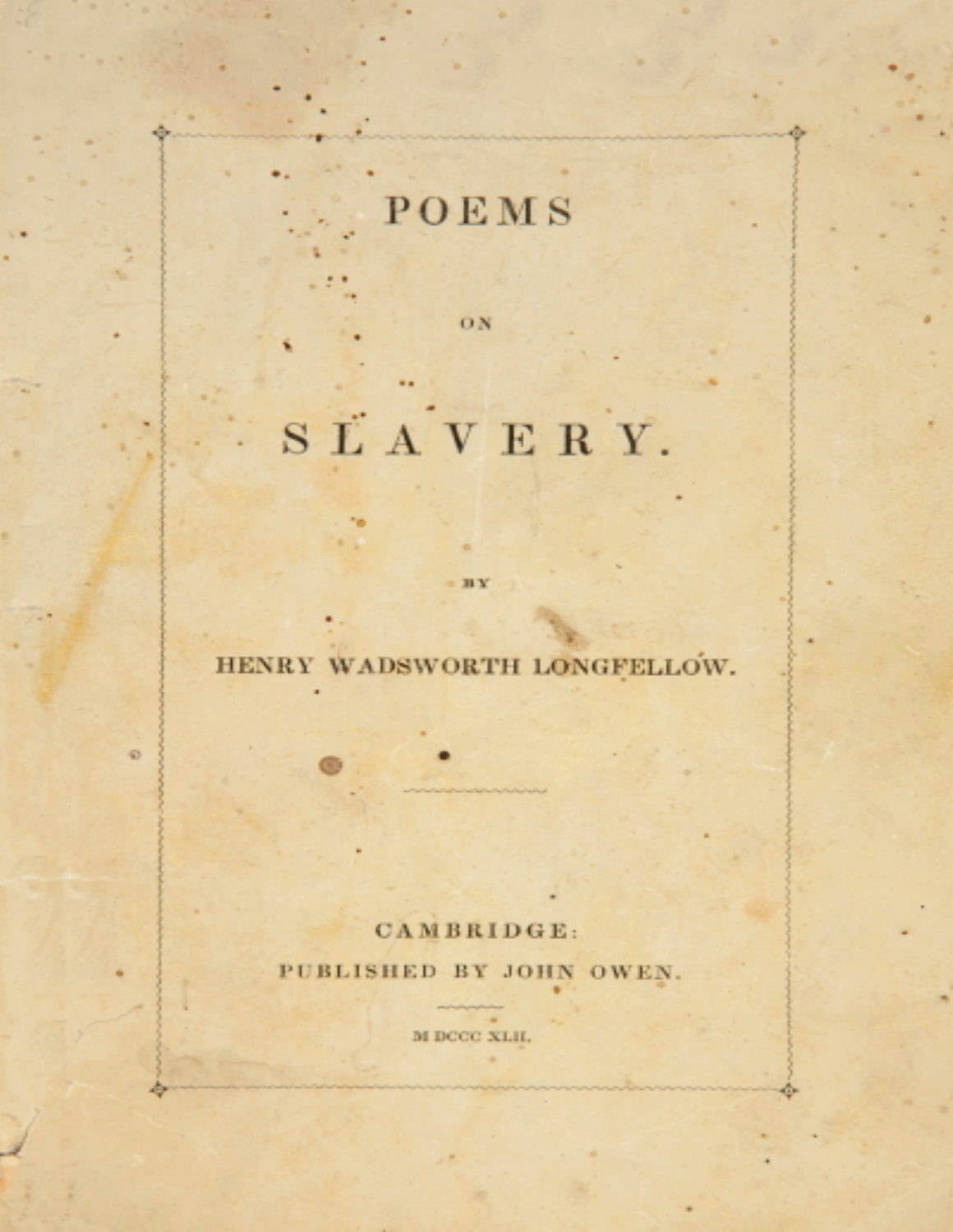https://OneMoreLibrary.com

## **Poems on Slavery**

## **Henry Wadsworth Longfellow**

John Owen, Cambridge, 1842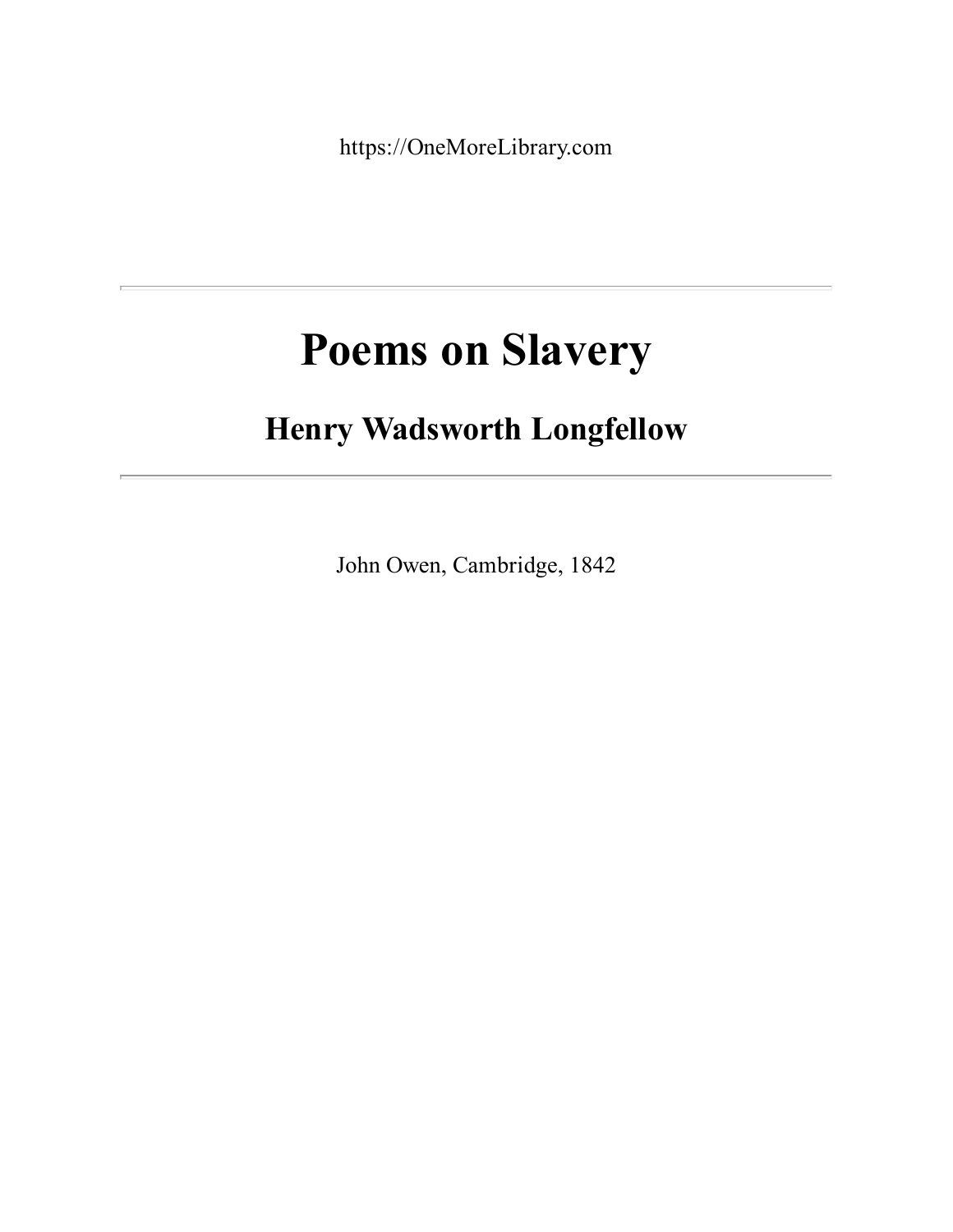# <span id="page-2-0"></span>**POEMS** O N **SLAVERY**

BY

HENRY WADSWORTH LONGFELLOW

FIRST EDITION

CAMBRIDGE: PUBLISHED BY JOHN OWEN.

 $\overline{\phantom{a}}$ 

M DCCC XLII.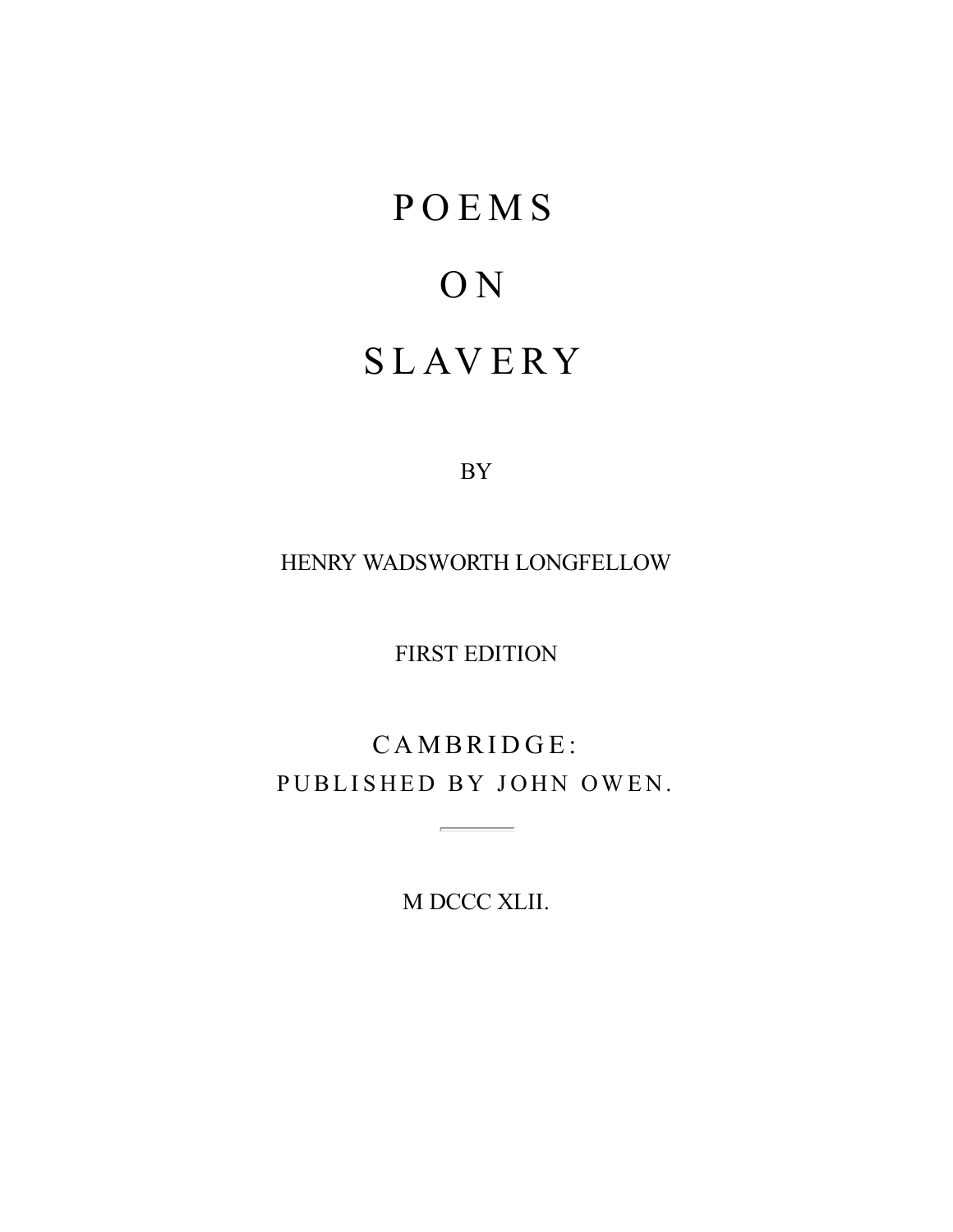Entered according to Act of Congress, in the year eighteen hundred and forty-two, by H. W. LONGFELLOW, in the Clerk's office of the District Court of the District of Massachusetts.

<u> Elizabeth Communication (Communication (Communication (Communication (Communication (Communication (Communication</u>

CAMBRIDGE: METCALF, KEITH, AND NICHOLS, PRINTERS TO THE UNIVERSITY.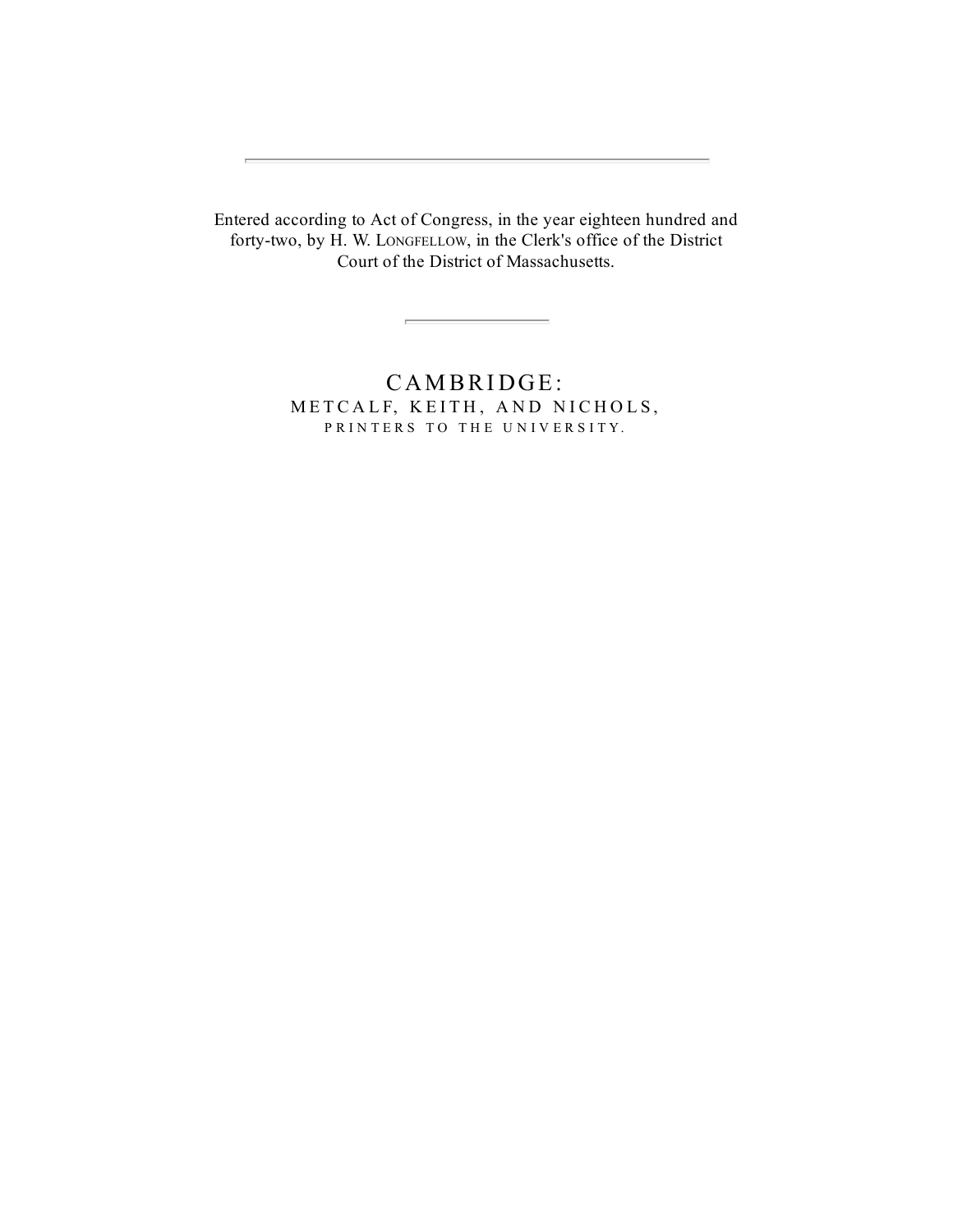## CONTENTS.

|                               | PAGE |
|-------------------------------|------|
| TO WILLIAM E. CHANNING        |      |
| THE SLAVE'S DREAM             | 11   |
| THE GOOD PART                 | 15   |
| THE SLAVE IN THE DISMAL SWAMP | 18   |
| THE SLAVE SINGING AT MIDNIGHT | 21   |
| THE WITNESSES                 | 23   |
| THE QUADROON GIRL             | 26   |
| THE WARNING                   | 30   |
|                               |      |

[The following poems, with one exception, were written at sea, in the latter part of October. I had not then heard of Dr. Channing's death. Since that event, the poem addressed to him is no longer appropriate. I have decided, however, to let it remain as it was written, a feeble testimony of my admiration for a great and good man.]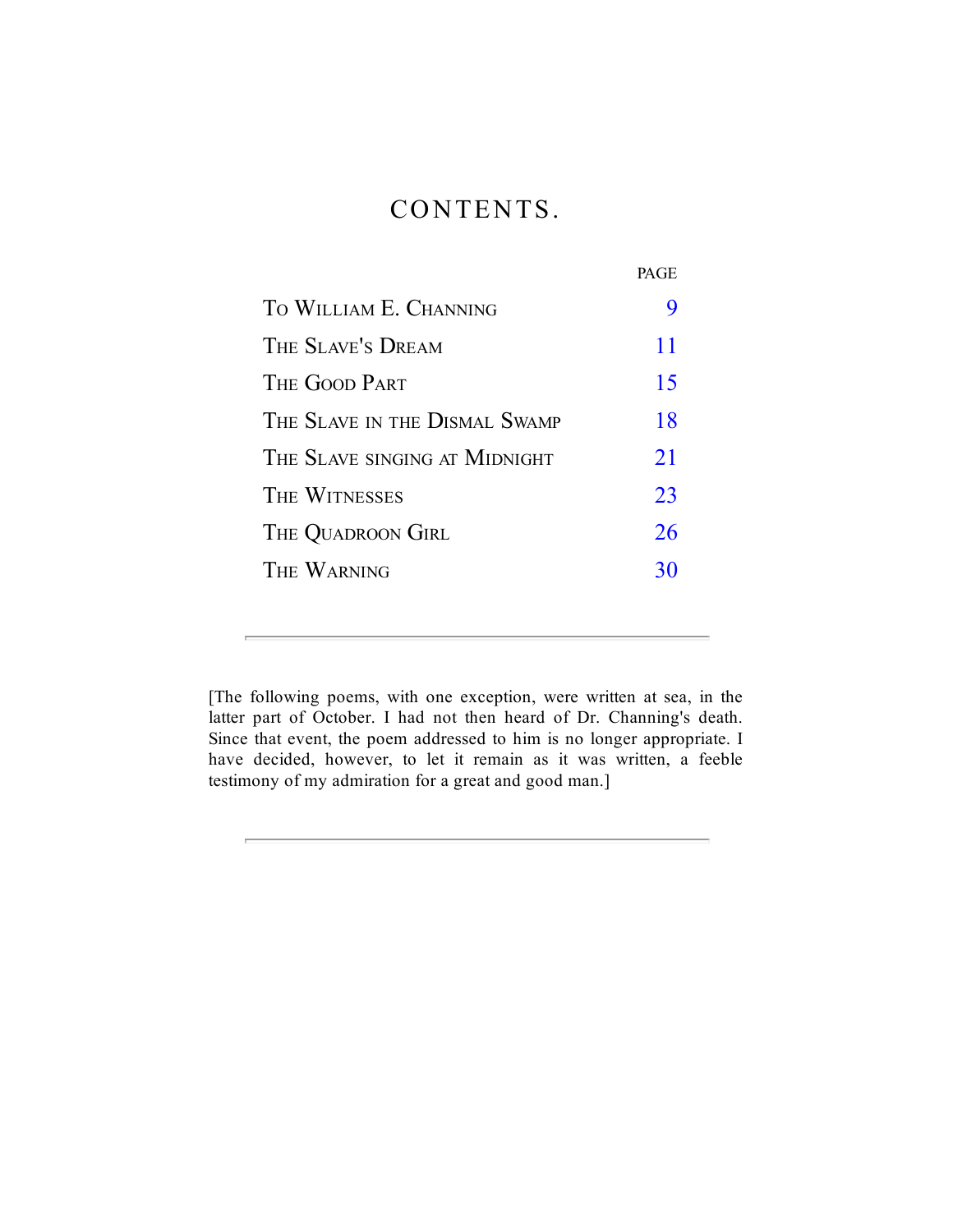POEMS.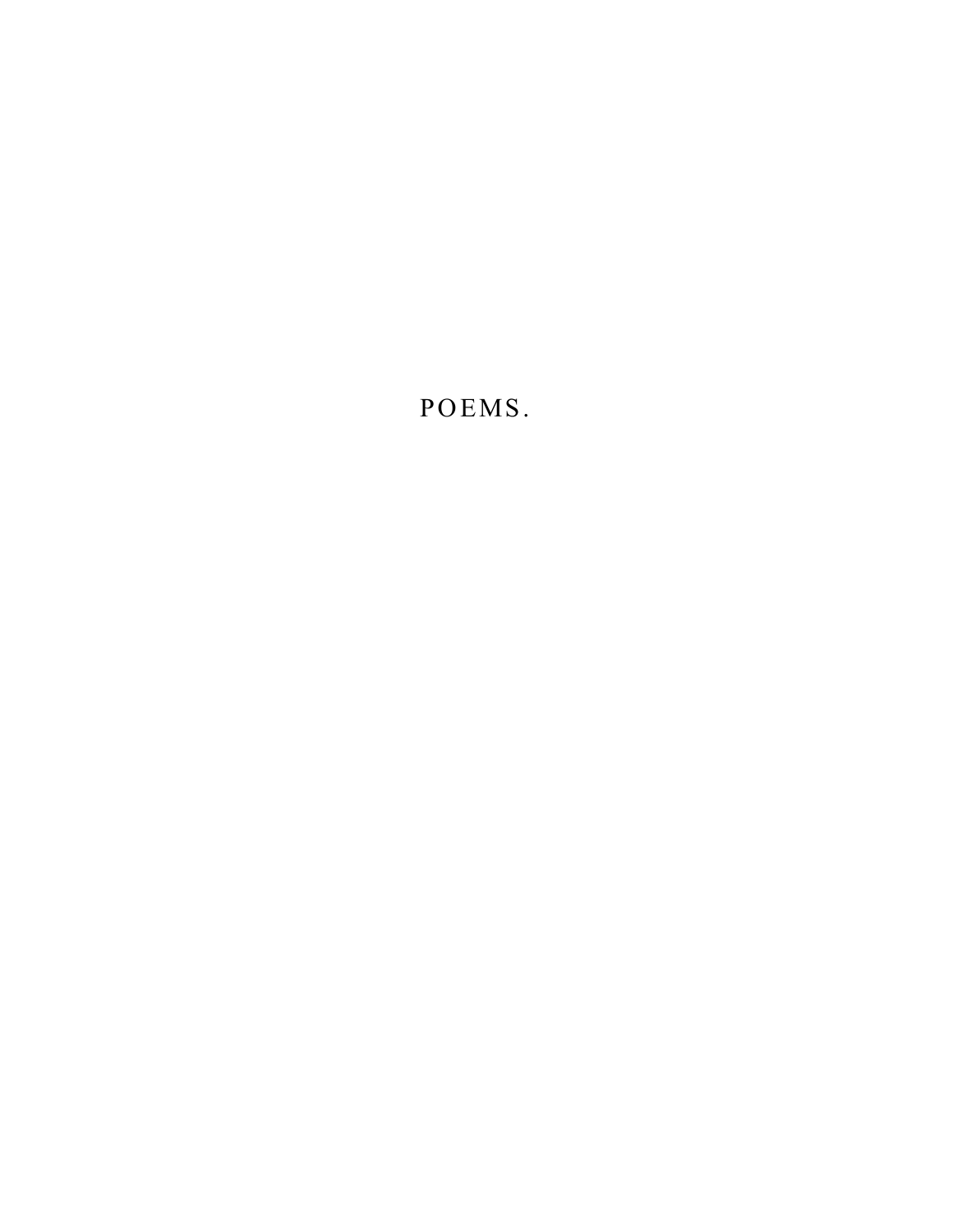The noble horse, That, in his fiery youth, from his wide nostrils Neighed courage to his rider, and brake through Groves of opposed pikes, bearing his lord Safe to triumphant victory, old or wounded, Was set at liberty and freed from service. The Athenian mules, that from the quarry drew Marble, hewed for the Temple of the Gods, The great work ended, were dismissed and fed At the public cost; nay, faithful dogs have found Their sepulchres; but man, to man more cruel, Appoints no end to the sufferings of his slave.

MASSINGER.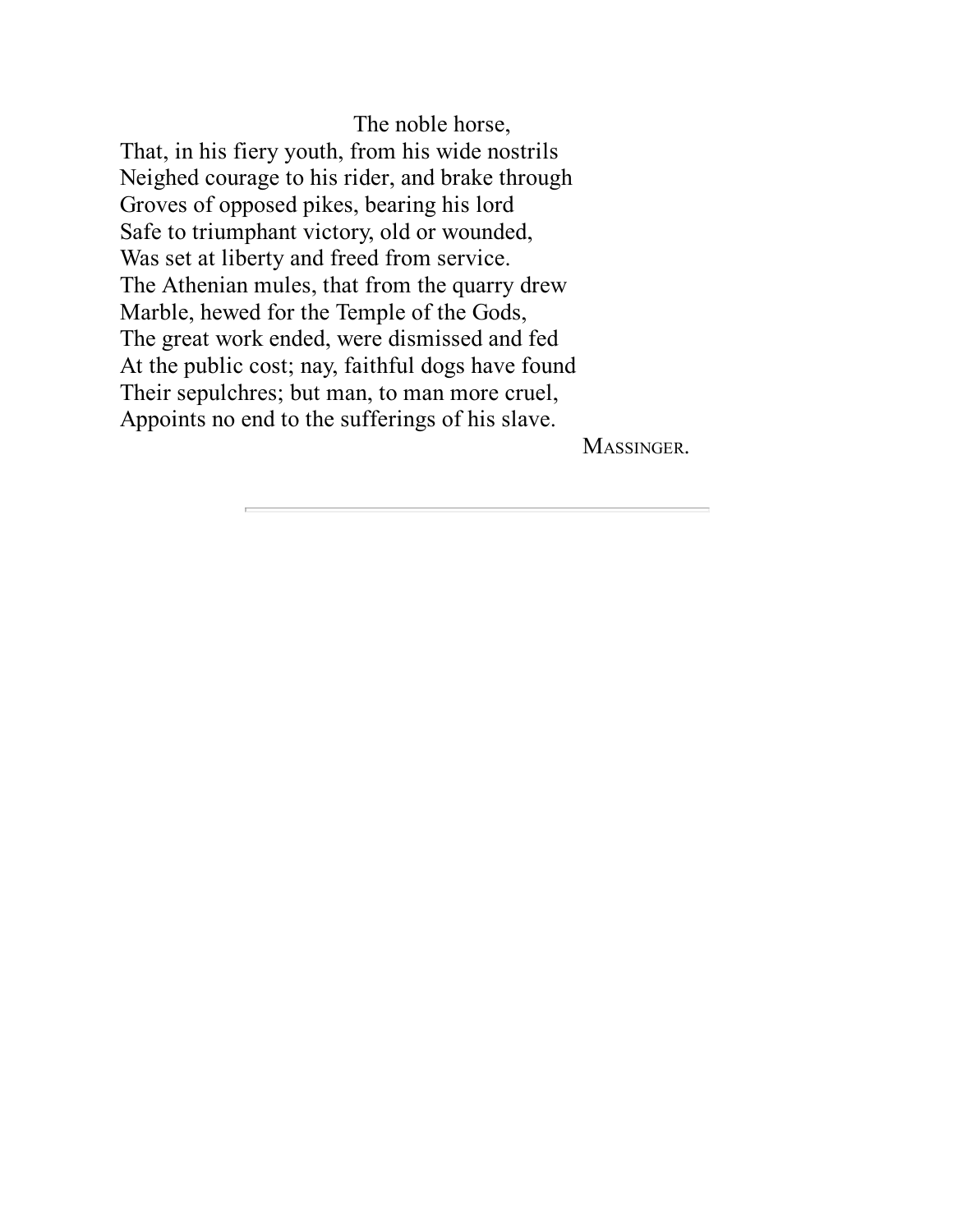#### TO WILLIAM E. CHANNING.

The pages of thy book I read, And as I closed each one, My heart, responding, ever said, "Servant of God! well done!"

Well done! Thy words are great and bold; At times they seem to me, Like Luther's, in the days of old, Half-battles for the free.

Go on, until this land revokes The old and chartered Lie, The feudal curse, whose whips and yokes Insult humanity.

A voice is ever at thy side Speaking in tones of might, Like the prophetic voice, that cried To John in Patmos, "Write!"

Write! and tell out this bloody tale; Record this dire eclipse, This Day of Wrath, this Endless Wail, This dread Apocalypse!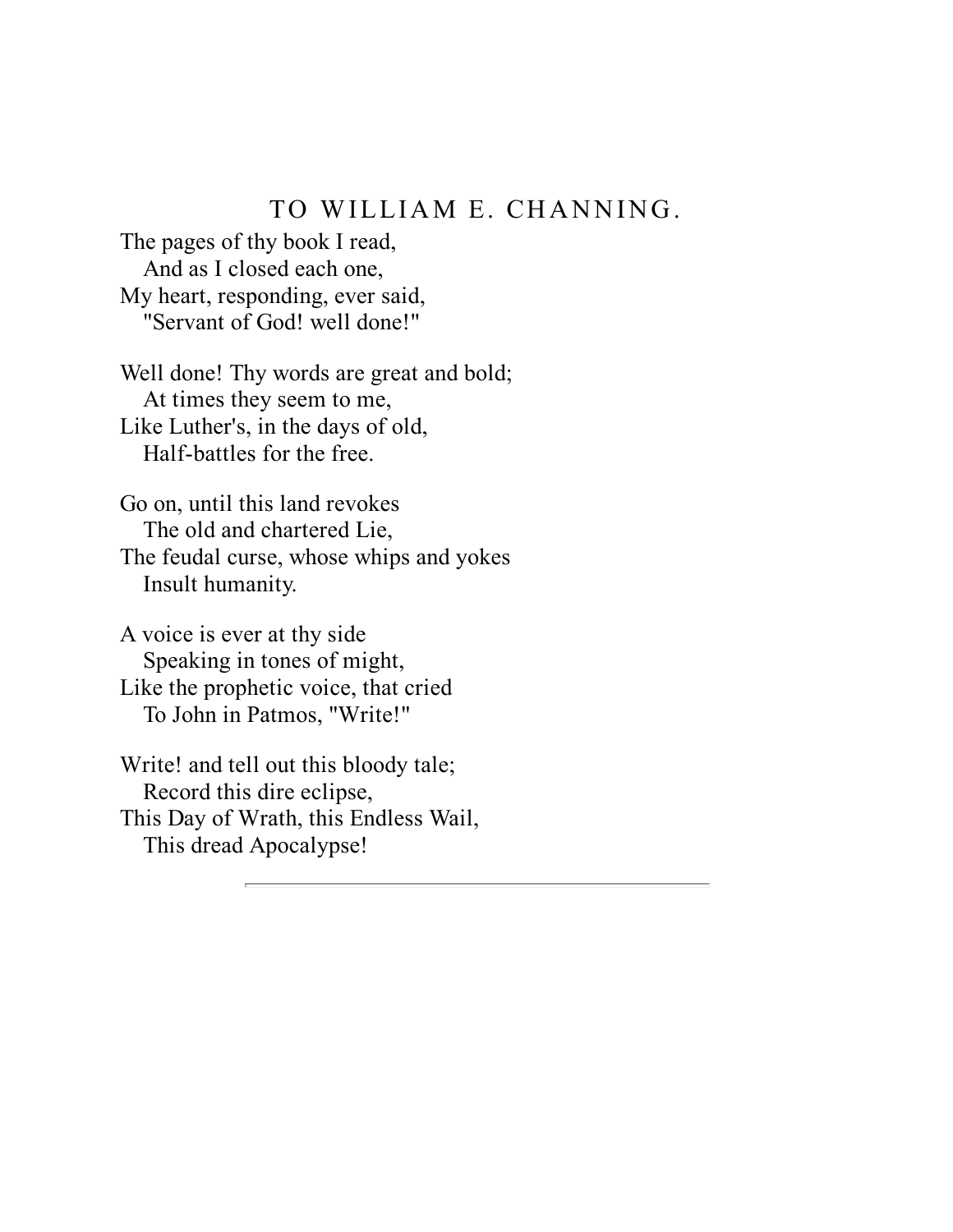#### THE SLAVE'S DREAM.

Beside the ungathered rice he lay, His sickle in his hand; His breast was bare, his matted hair Was buried in the sand. Again, in the mist and shadow of sleep, He saw his Native Land.

Wide through the landscape of his dreams The lordly Niger flowed; Beneath the palm-trees on the plain Once more a king he strode; And heard the tinkling caravans Descend the mountain-road.

He saw once more his dark-eyed queen Among her children stand; They clasped his neck, they kissed his cheeks, They held him by the hand!— A tear burst from the sleeper's lids

And fell into the sand.

And then at furious speed he rode Along the Niger's bank; His bridle-reins were golden chains, And, with a martial clank, At each leap he could feel his scabbard of steel Smiting his stallion's flank.

Before him, like a blood-red flag, The bright flamingoes flew; From morn till night he followed their flight, O'er plains where the tamarind grew, Till he saw the roofs of Caffre huts,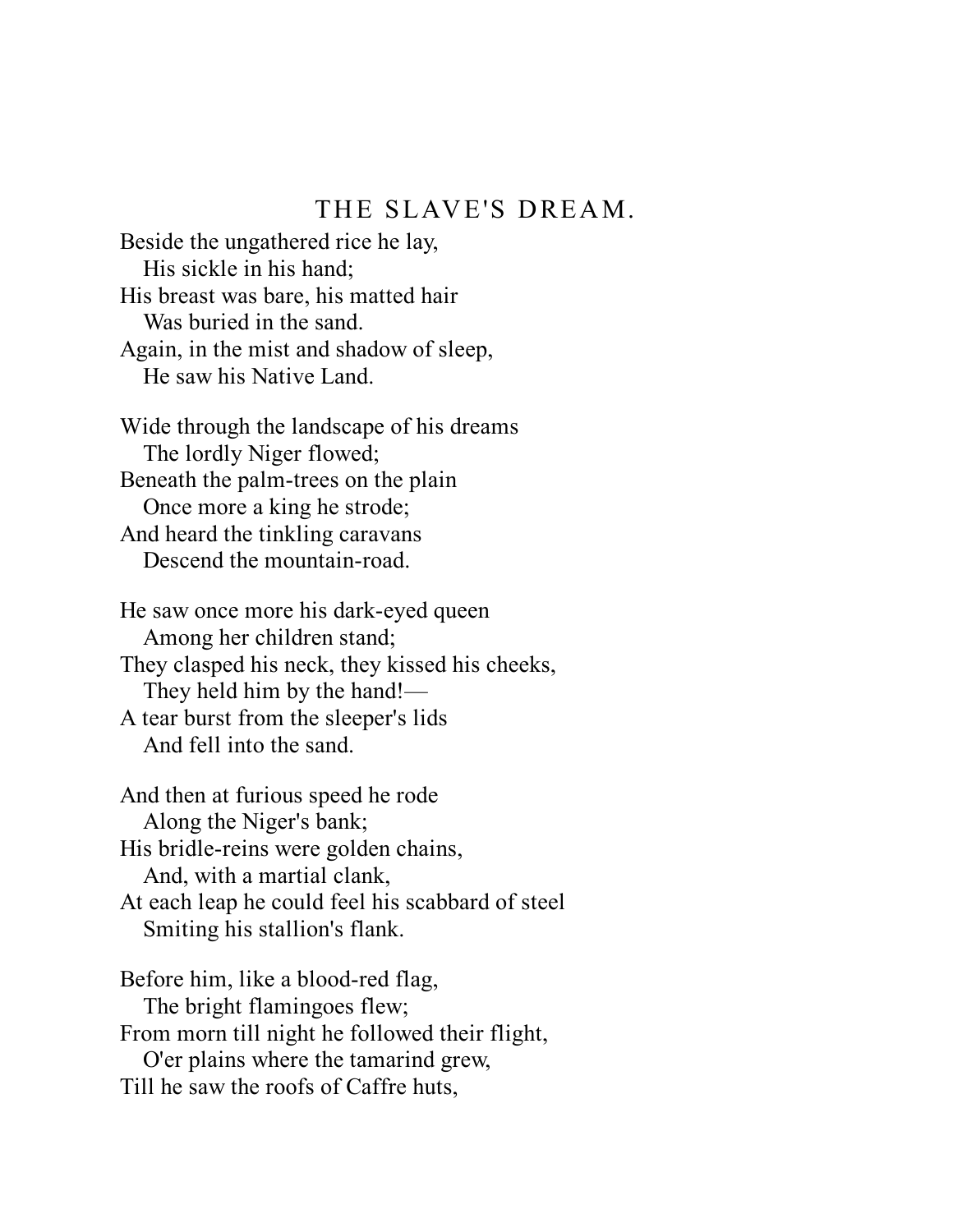And the ocean rose to view.

At night he heard the lion roar, And the hyæna scream, And the river-horse, as he crushed the reeds Beside some hidden stream; And it passed, like a glorious roll of drums, Through the triumph of his dream. The forests, with their myriad tongues, Shouted of liberty; And the Blast of the Desert cried aloud, With a voice so wild and free,

That he started in his sleep and smiled At their tempestuous glee.

He did not feel the driver's whip, Nor the burning heat of day; For Death had illumined the Land of Sleep, And his lifeless body lay A worn-out fetter, that the soul Had broken and thrown away!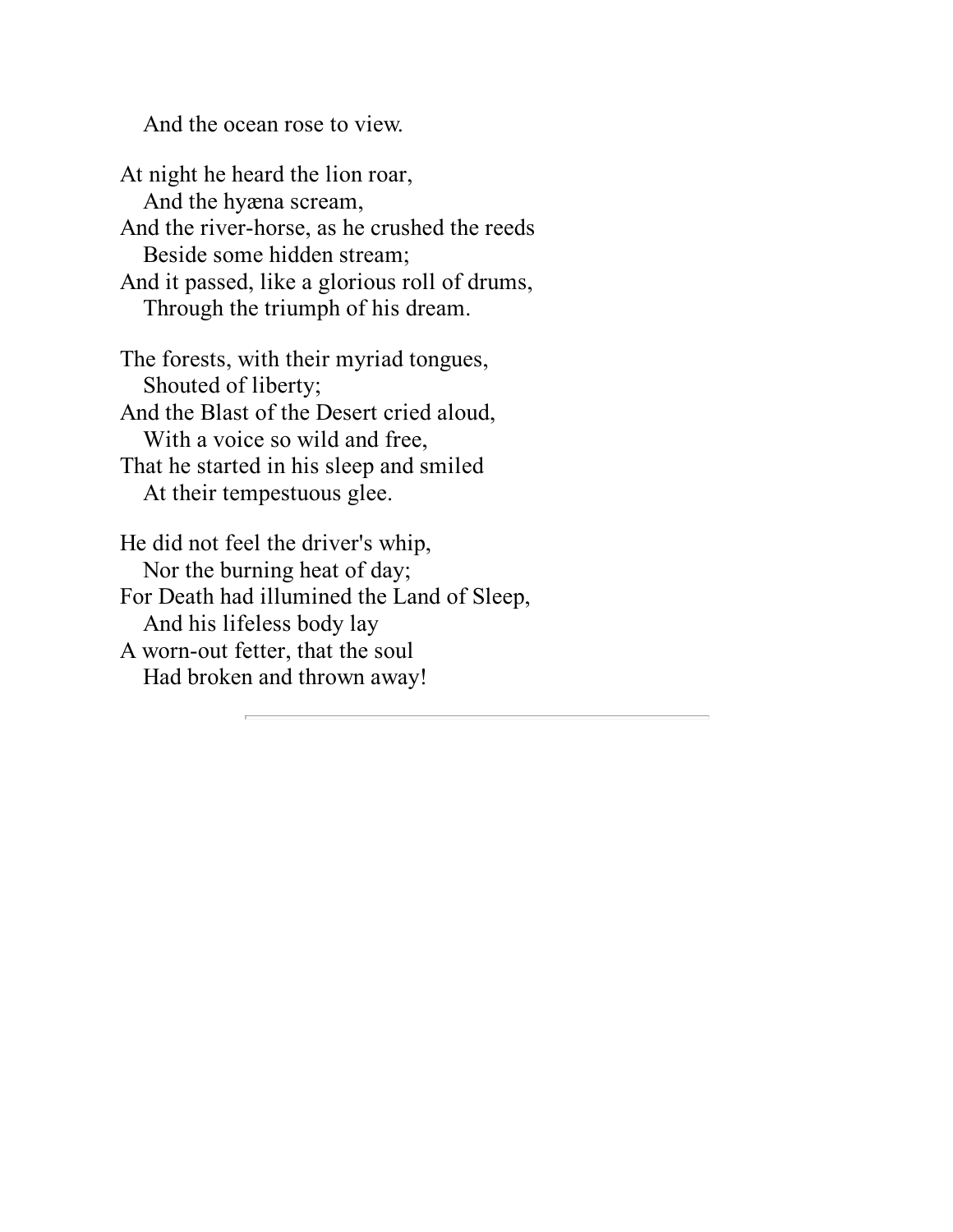#### THE GOOD PART,

#### THAT SHALL NOT BE TAKEN AWAY.

She dwells by Great Kenhawa's side, In valleys green and cool; And all her hope and all her pride Are in the village school.

Her soul, like the transparent air That robes the hills above, Though not of earth, encircles there All things with arms of love.

And thus she walks among her girls With praise and mild rebukes; Subduing e'en rude village churls By her angelic looks.

She reads to them at eventide Of One who came to save; To cast the captive's chains aside, And liberate the slave.

And oft the blessed time foretells When all men shall be free; And musical, as silver bells, Their falling chains shall be.

And following her beloved Lord, In decent poverty, She makes her life one sweet record And deed of charity.

For she was rich, and gave up all To break the iron bands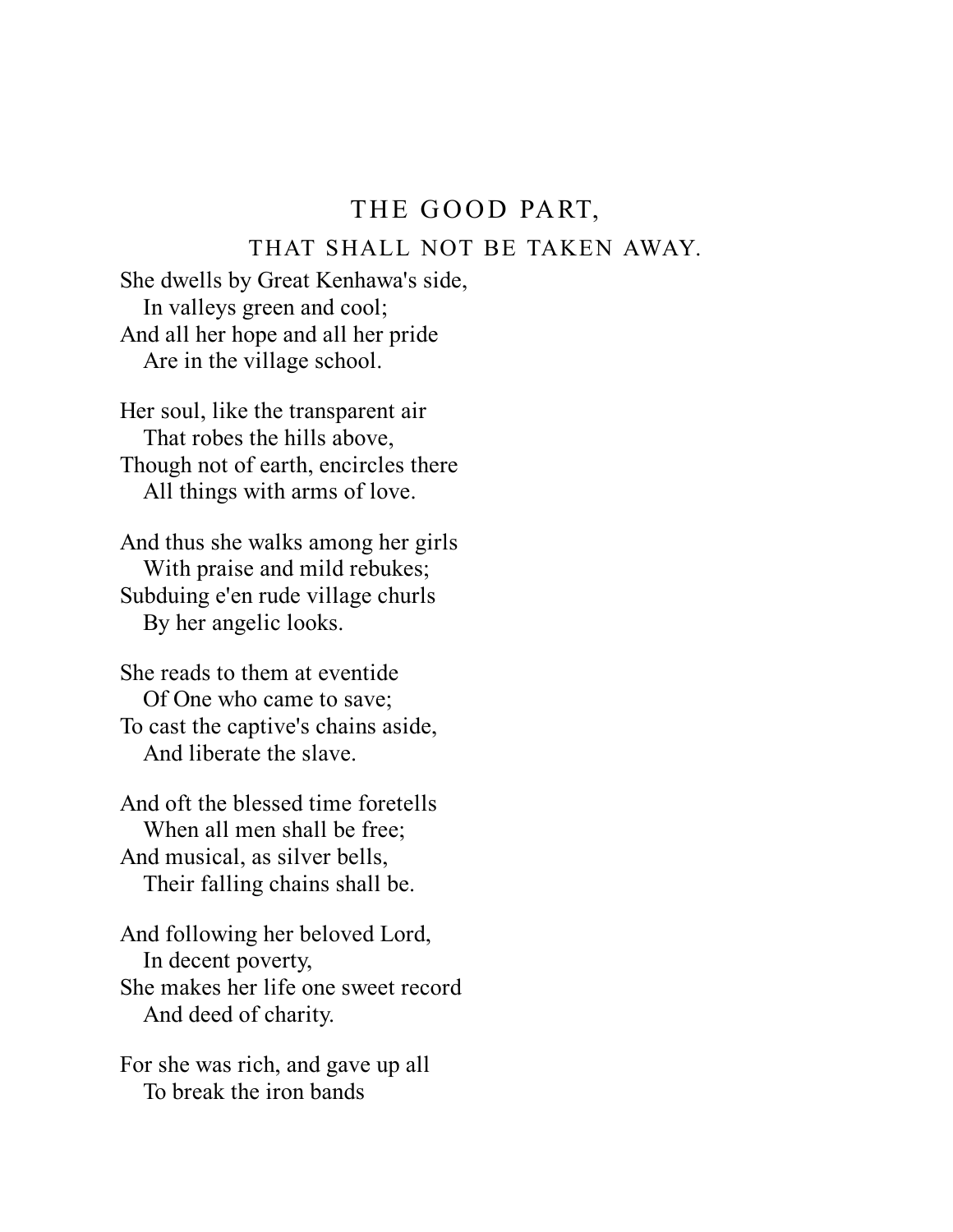Of those who waited in her hall, And labored in her lands.

Long since beyond the Southern Sea Their outbound sails have sped, While she, in meek humility, Now earns her daily bread.

It is their prayers, which never cease, That clothe her with such grace; Their blessing is the light of peace That shines upon her face.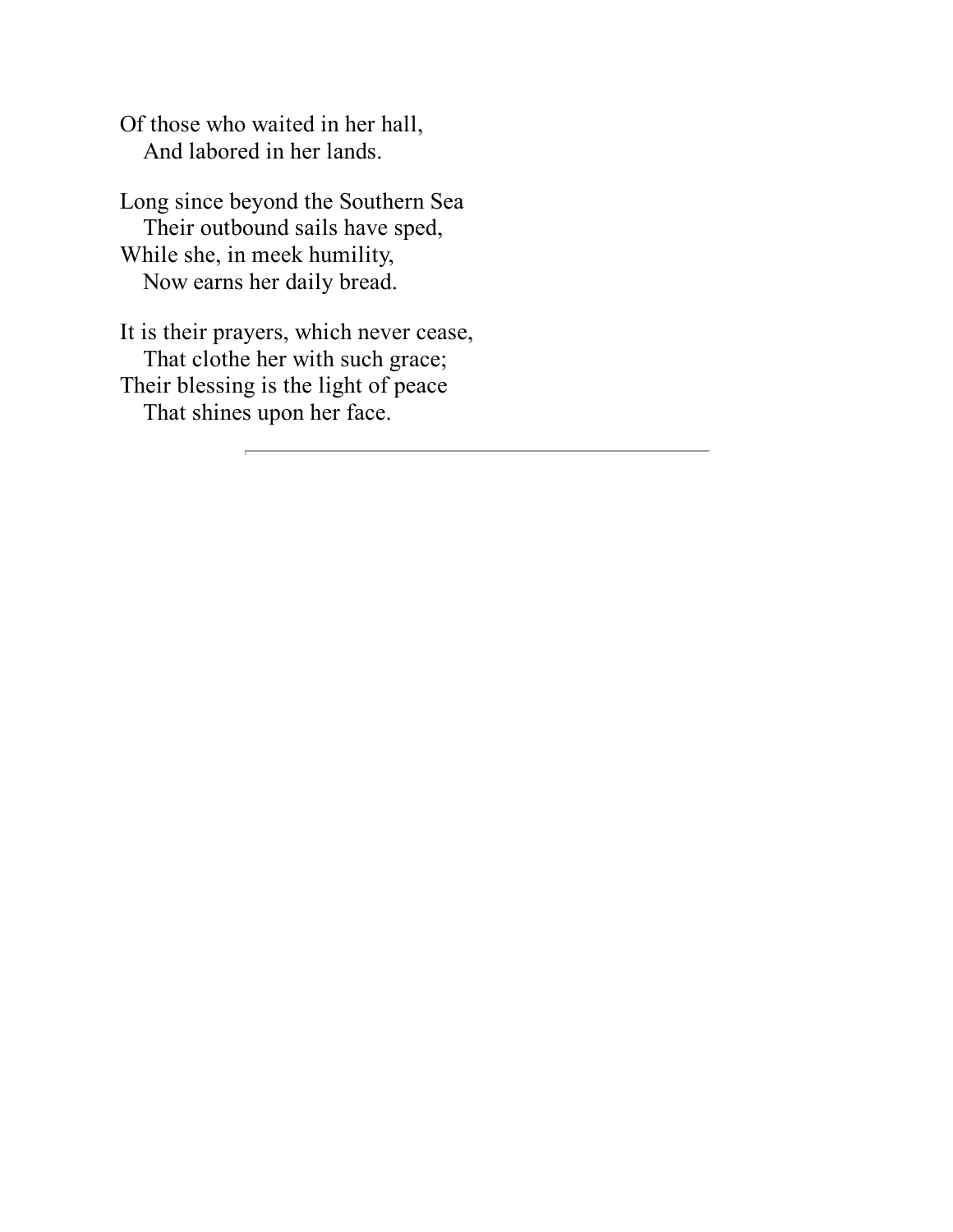#### THE SLAVE IN THE DISMAL SWAMP.

In dark fens of the Dismal Swamp The hunted Negro lay; He saw the fire of the midnight camp, And heard at times a horse's tramp And a bloodhound's distant bay.

Where will-o'-the-wisps and glowworms shine, In bulrush and in brake; Where waving mosses shroud the pine, And the cedar grows, and the poisonous vine Is spotted like the snake;

Where hardly a human foot could pass, Or a human heart would dare, On the quaking turf of the green morass He crouched in the rank and tangled grass, Like a wild beast in his lair.

A poor old slave, infirm and lame; Great scars deformed his face; On his forehead he bore the brand of shame, And the rags, that hid his mangled frame, Were the livery of disgrace.

All things above were bright and fair, All things were glad and free; Lithe squirrels darted here and there, And wild birds filled the echoing air With songs of Liberty!

On him alone was the doom of pain, From the morning of his birth; On him alone the curse of Cain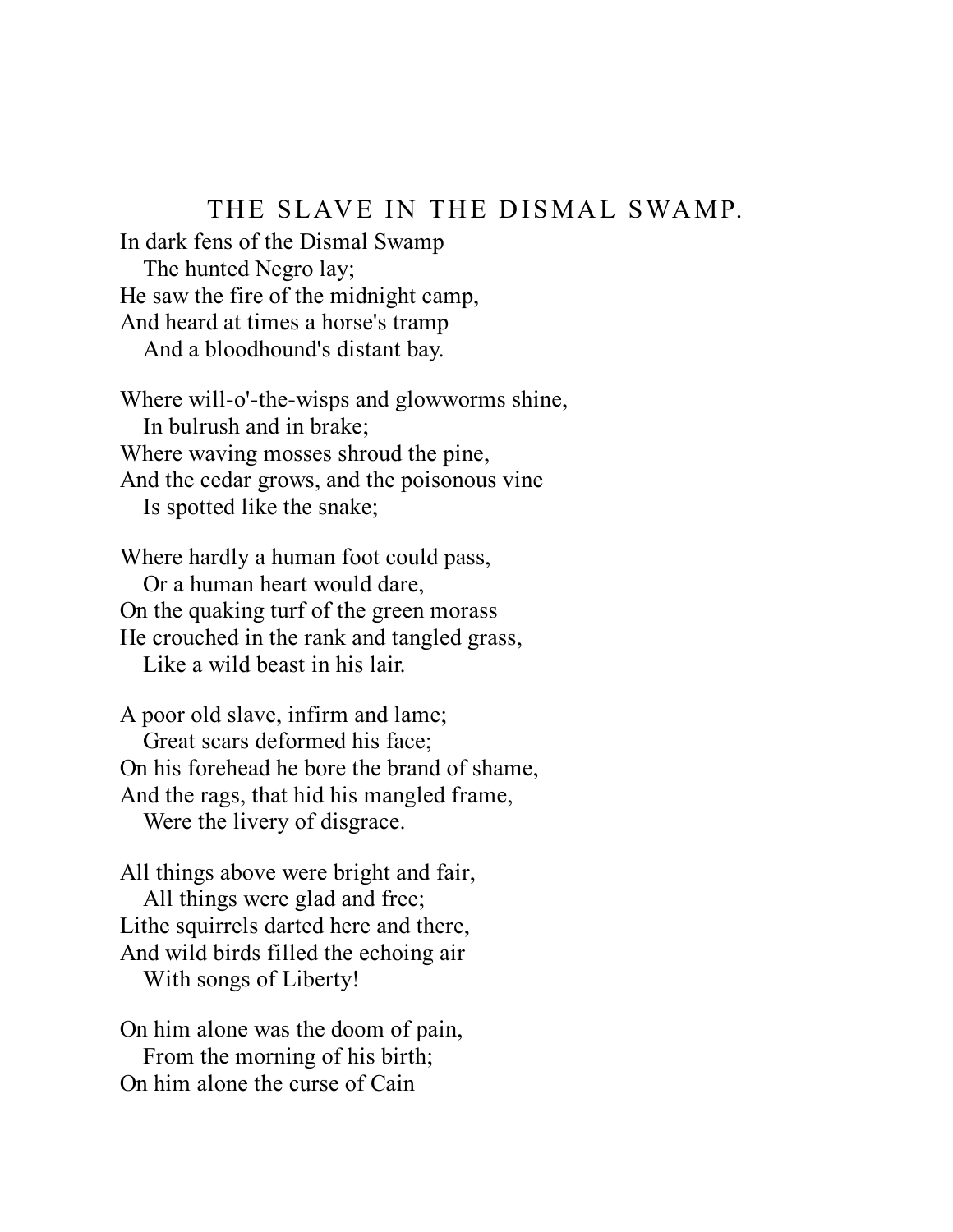Fell, like a flail on the garnered grain, And struck him to the earth!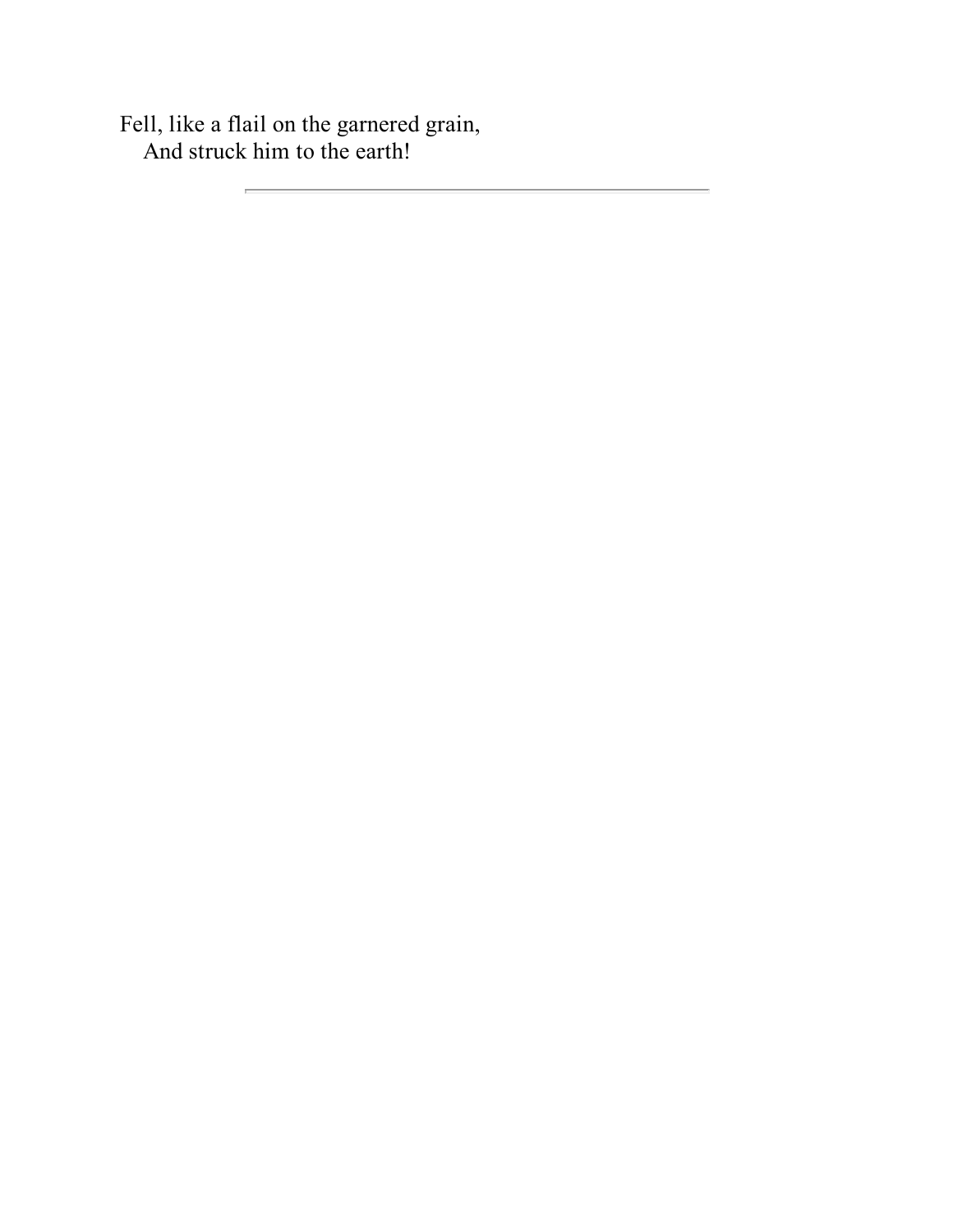#### THE SLAVE SINGING AT MIDNIGHT.

Loud he sang the psalm of David! He, a Negro and enslaved, Sang of Israel's victory, Sang of Zion, bright and free.

In that hour, when night is calmest, Sang he from the Hebrew Psalmist, In a voice so sweet and clear That I could not choose but hear,

Songs of triumph, and ascriptions, Such as reached the swart Egyptians, When upon the Red Sea coast Perished Pharaoh and his host.

And the voice of his devotion Filled my soul with strange emotion; For its tones by turns were glad, Sweetly solemn, wildly sad.

Paul and Silas, in their prison, Sang of Christ, the Lord arisen, And an earthquake's arm of might Broke their dungeon-gates at night.

But, alas! what holy angel Brings the Slave this glad evangel? And what earthquake's arm of might Breaks his dungeon-gates at night?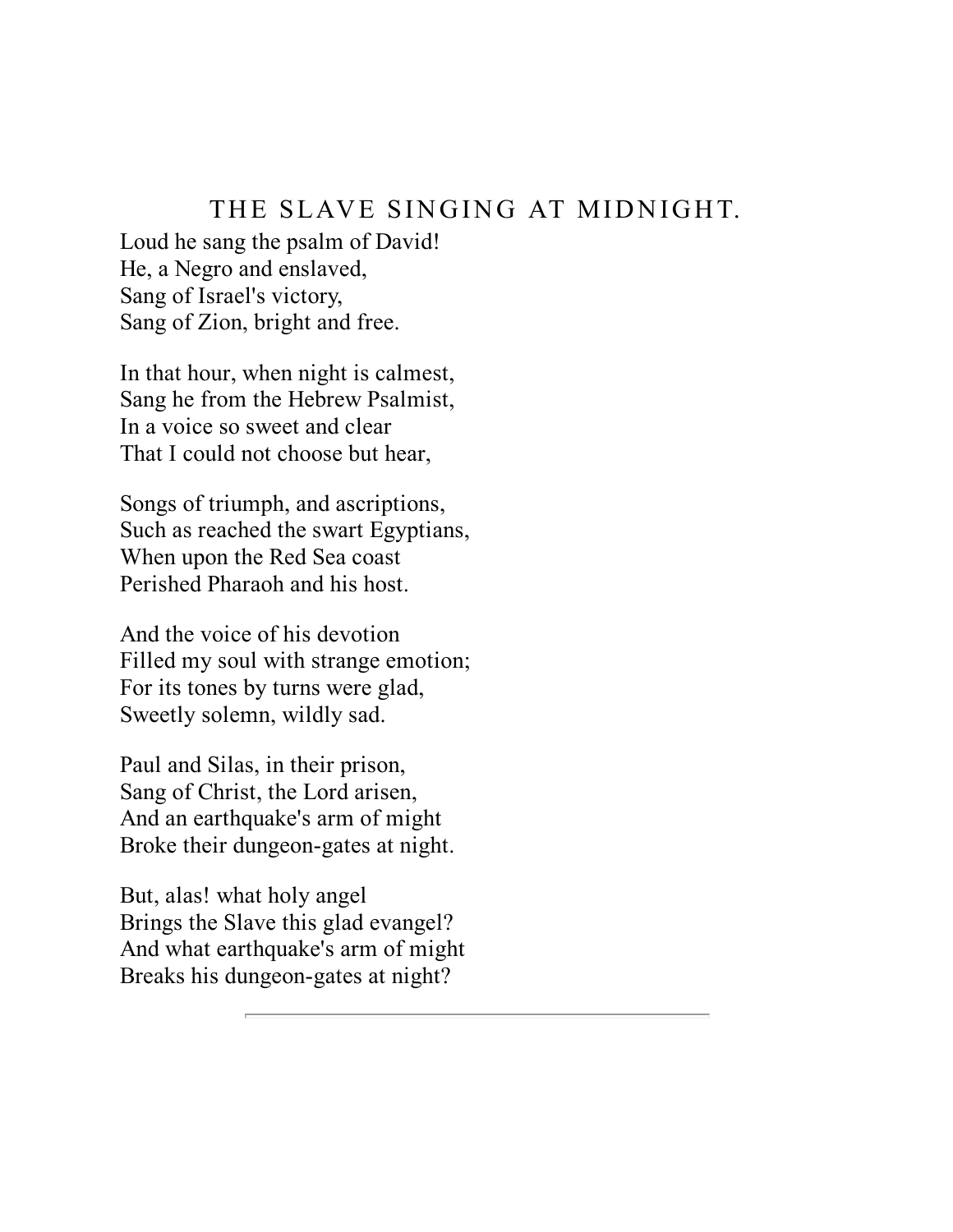#### THE WITNESSES.

In Ocean's wide domains, Half buried in the sands, Lie skeletons in chains, With shackled feet and hands.

Beyond the fall of dews, Deeper than plummet lies, Float ships, with all their crews, No more to sink or rise.

There the black Slave-ship swims, Freighted with human forms, Whose fettered, fleshless limbs Are not the sport of storms.

These are the bones of Slaves; They gleam from the abyss; They cry, from yawning waves, "We are the Witnesses!"

Within Earth's wide domains Are markets for men's lives; Their necks are galled with chains, Their wrists are cramped with gyves.

Dead bodies, that the kite In deserts makes its prey; Murders, that with affright Scare schoolboys from their play!

All evil thoughts and deeds; Anger, and lust, and pride; The foulest, rankest weeds,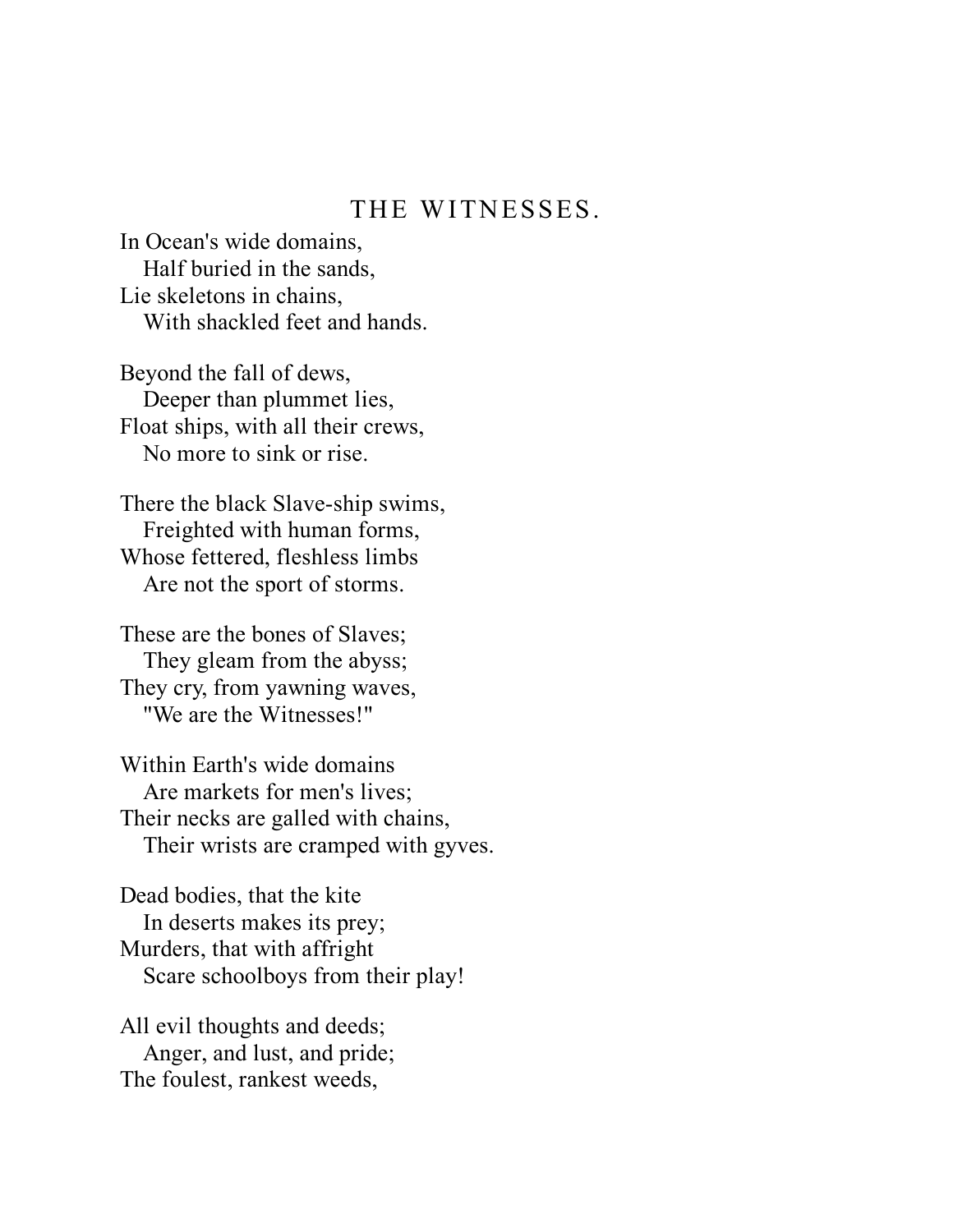That choke Life's groaning tide!

These are the woes of Slaves; They glare from the abyss; They cry, from unknown graves, "We are the Witnesses!"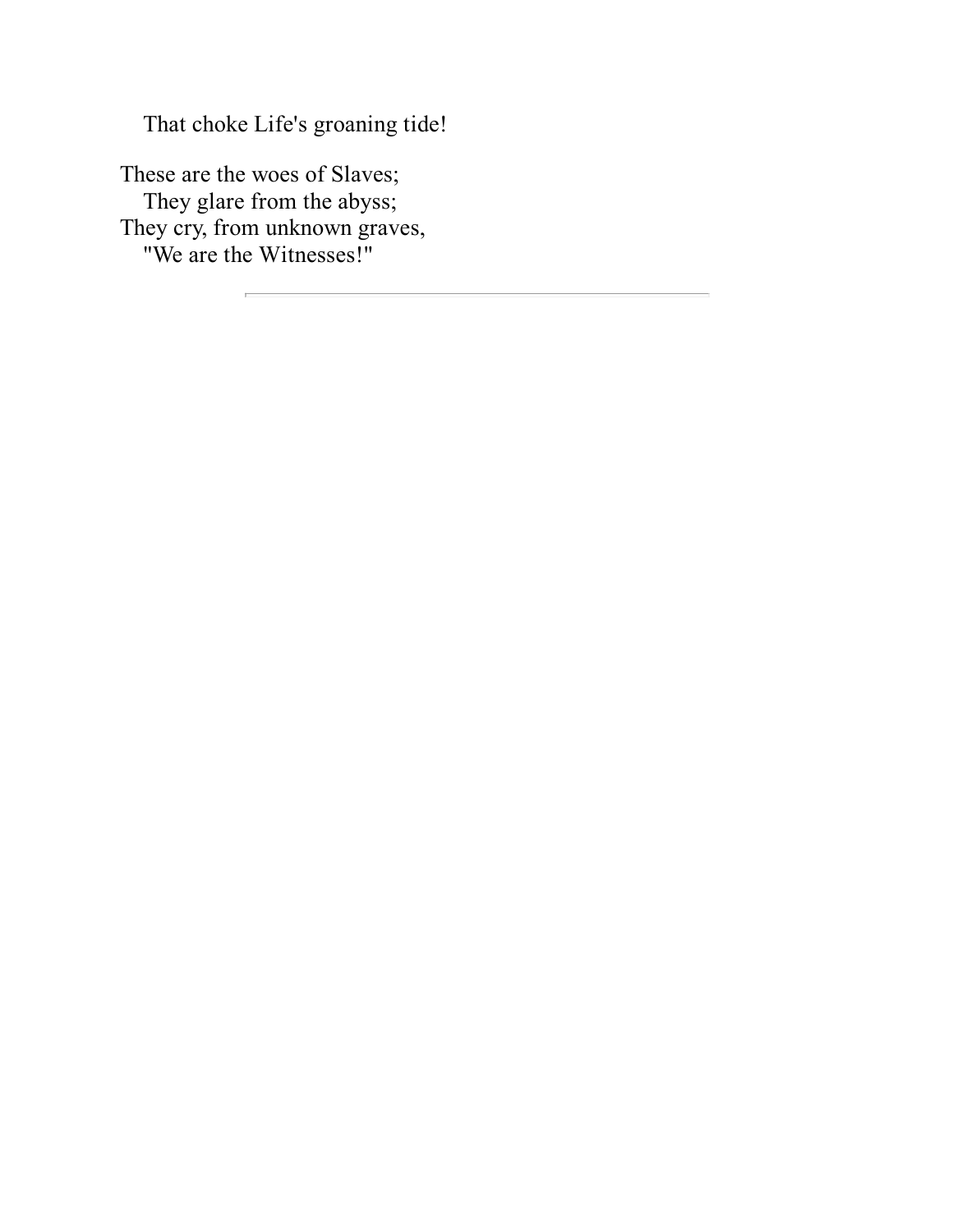#### THE QUADROON GIRL.

The Slaver in the broad lagoon Lay moored with idle sail; He waited for the rising moon, And for the evening gale.

Under the shore his boat was tied, And all her listless crew Watched the gray alligator slide Into the still bayou.

Odors of orange-flowers, and spice. Reached them from time to time, Like airs that breathe from Paradise Upon a world of crime.

The Planter, under his roof of thatch, Smoked thoughtfully and slow; The Slaver's thumb was on the latch, He seemed in haste to go.

He said, "My ship at anchor rides In yonder broad lagoon; I only wait the evening tides, And the rising of the moon."

Before them, with her face upraised, In timid attitude,

Like one half curious, half amazed, A Quadroon maiden stood.

Her eyes were, like a falcon's, gray, Her arms and neck were bare; No garment she wore save a kirtle gay,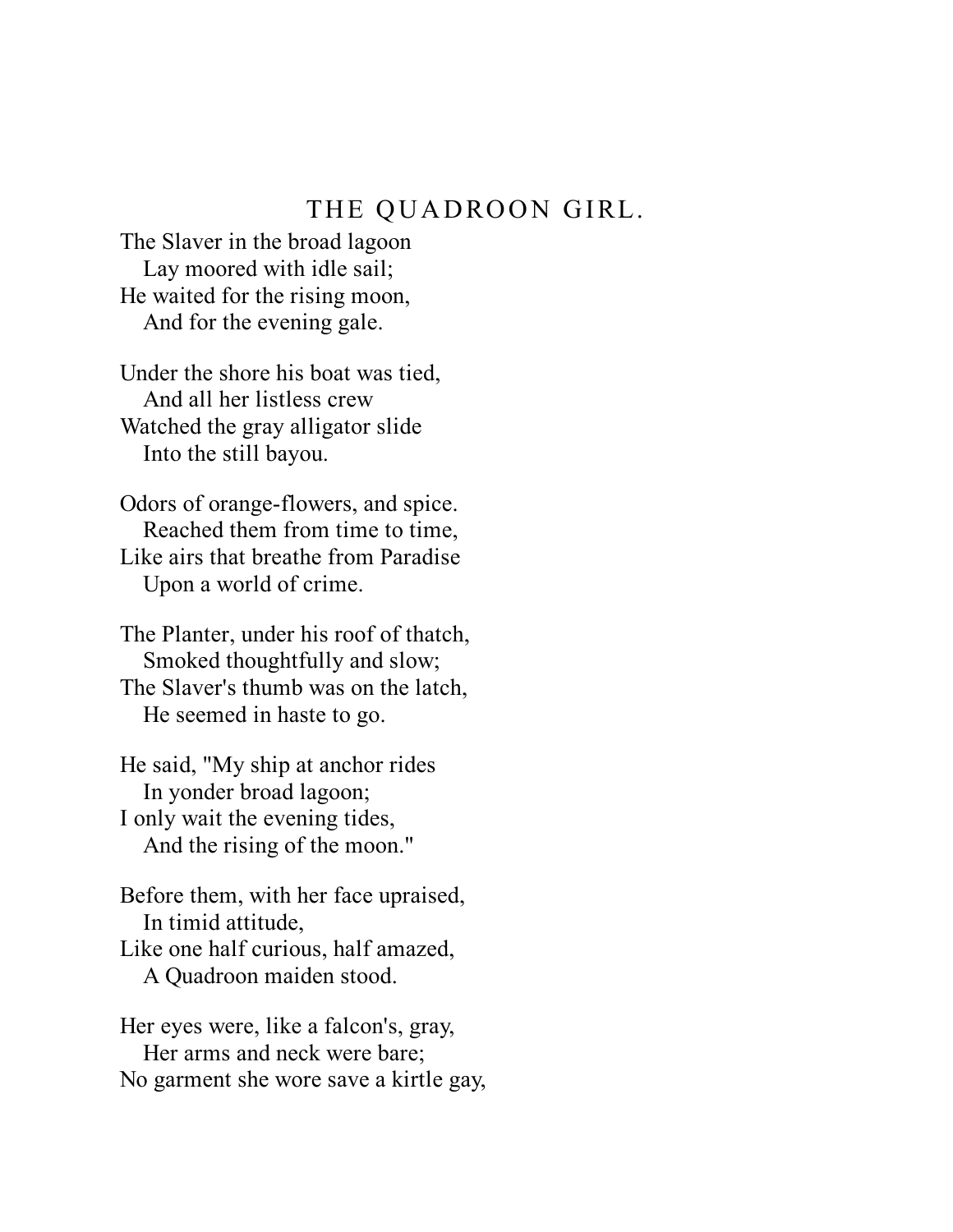And her own long, raven hair.

And on her lips there played a smile As holy, meek, and faint, As lights in some cathedral aisle The features of a saint.

"The soil is barren,—the farm is old;" The thoughtful Planter said; Then looked upon the Slaver's gold, And then upon the maid.

His heart within him was at strife With such accursed gains; For he knew whose passions gave her life, Whose blood ran in her veins.

But the voice of nature was too weak; He took the glittering gold! Then pale as death grew the maiden's cheek, Her hands as icy cold.

The Slaver led her from the door, He led her by the hand, To be his slave and paramour In a strange and distant land!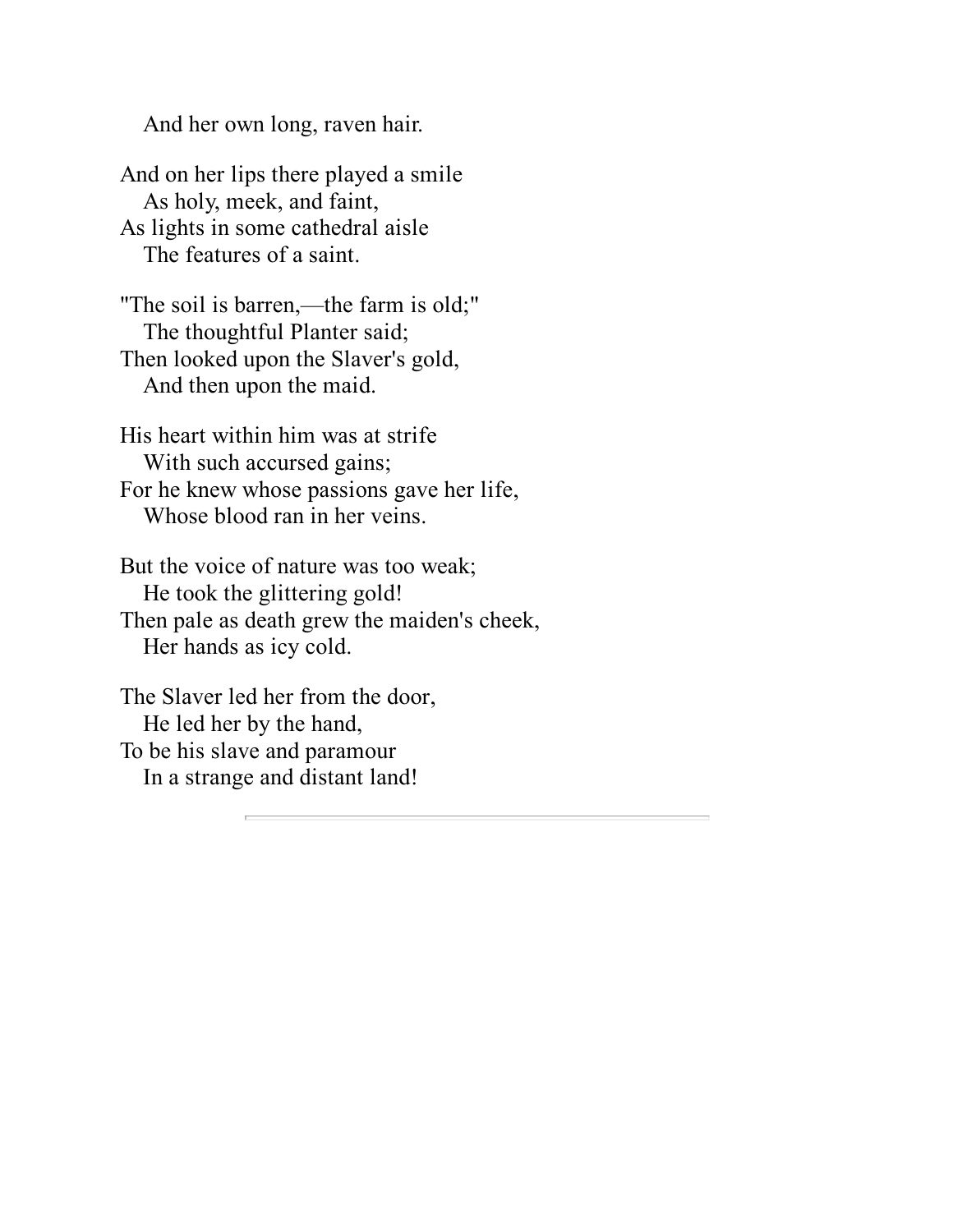#### THE WARNING.

Beware! The Israelite of old, who tore The lion in his path,—when, poor and blind, He saw the blessed light of heaven no more, Shorn of his noble strength and forced to grind

In prison, and at last led forth to be A pander to Philistine revelry,—

Upon the pillars of the temple laid

His desperate hands, and in its overthrow Destroyed himself, and with him those who made

A cruel mockery of his sightless woe; The poor, blind Slave, the scoff and jest of all, Expired, and thousands perished in the fall!

There is a poor, blind Samson in this land, Shorn of his strength, and bound in bonds of steel, Who may, in some grim revel, raise his hand, And shake the pillars of this Commonweal, Till the vast Temple of our liberties A shapeless mass of wreck and rubbish lies.

END.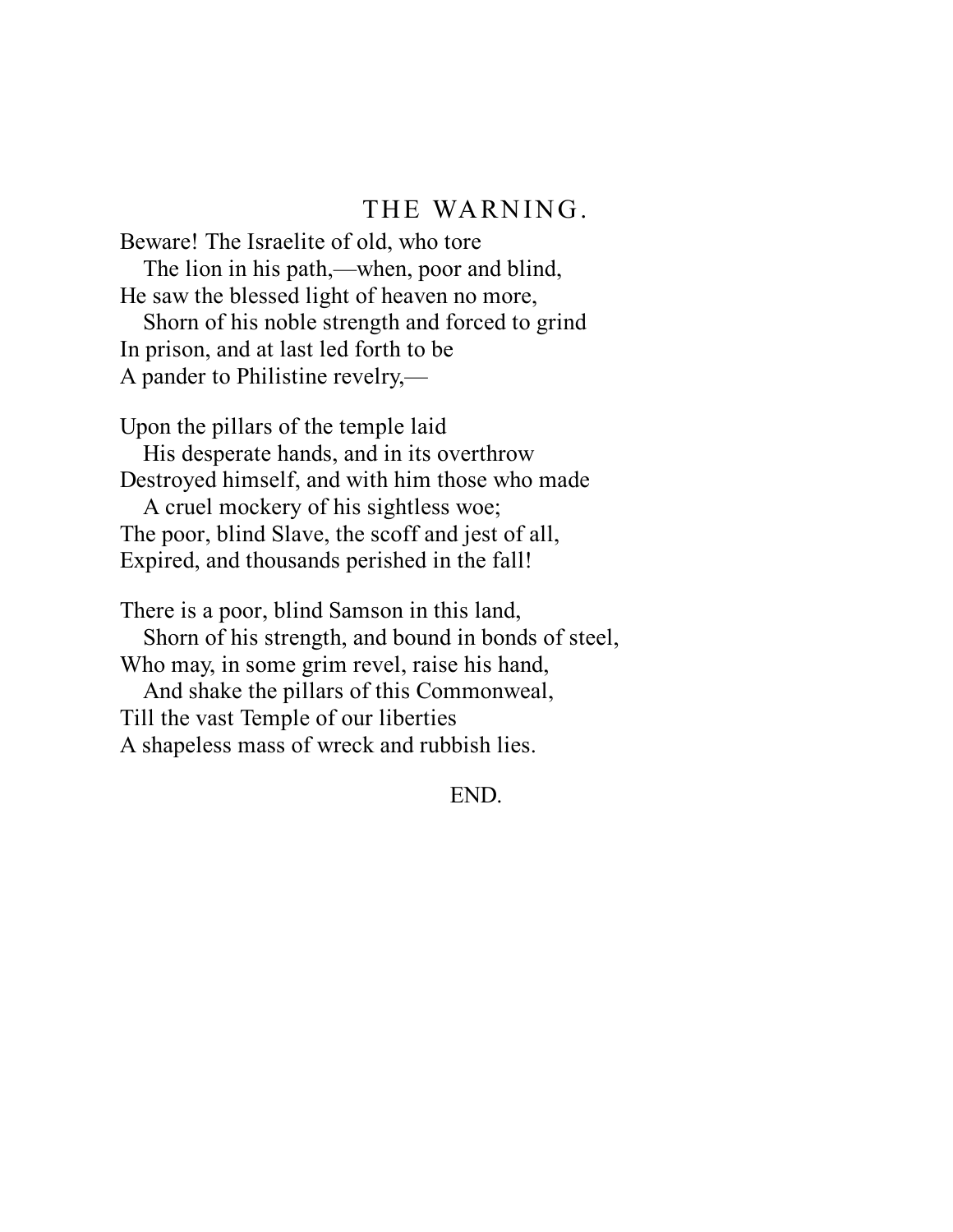## WORKS

## PUBLISHED BY JOHN OWEN, CAMBRIDGE.

I.

#### VOICES OF THE NIGHT.

BY

HENRY WADSWORTH LONGFELLOW.

6th Edition. 16mo. Boards.

#### II.

THE SAME.

Royal 8vo. Fine paper. Boards.

#### III.

#### BALLADS AND OTHER POEMS.

BY

HENRY WADSWORTH LONGFELLOW,

AUTHOR OF "VOICES OF THE NIGHT," "HYPERION,"

ETC.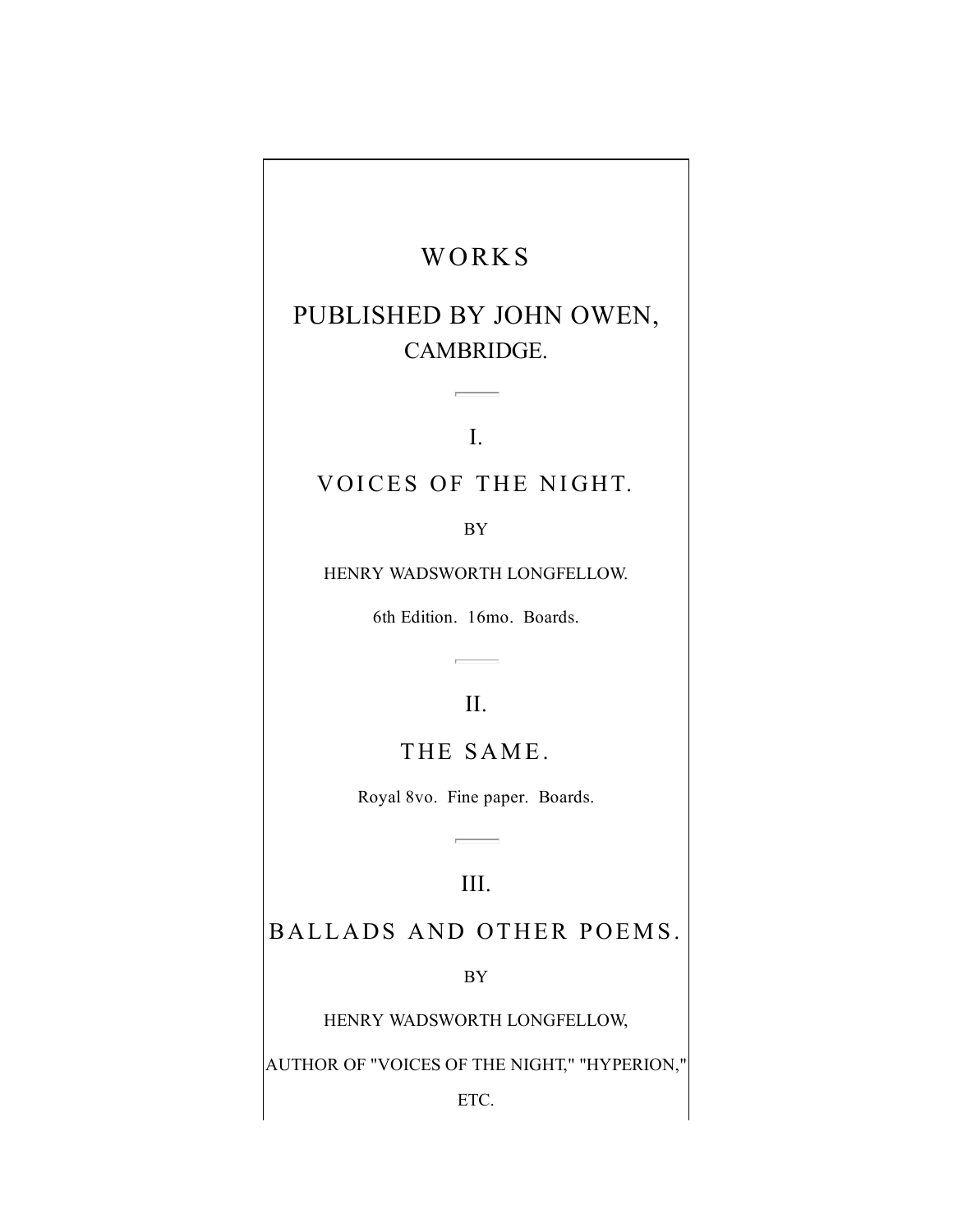4th Edition. 16mo. Boards.

#### IV.

#### THE SAME.

Royal 8vo. Fine paper. Boards.

#### V.

#### T H E

#### **HISTORY**

#### O F

#### HARVARD UNIVERSITY.

BY JOSIAH QUINCY, LL. D.,

PRESIDENT OF THE UNIVERSITY.

2 Vols. Royal 8vo. Cloth. 21 Engravings.

#### VI.

## AN INQUIRY

INTO THE

FOUNDATION, EVIDENCES, AND

**TRUTHS** 

O F

RELIGION.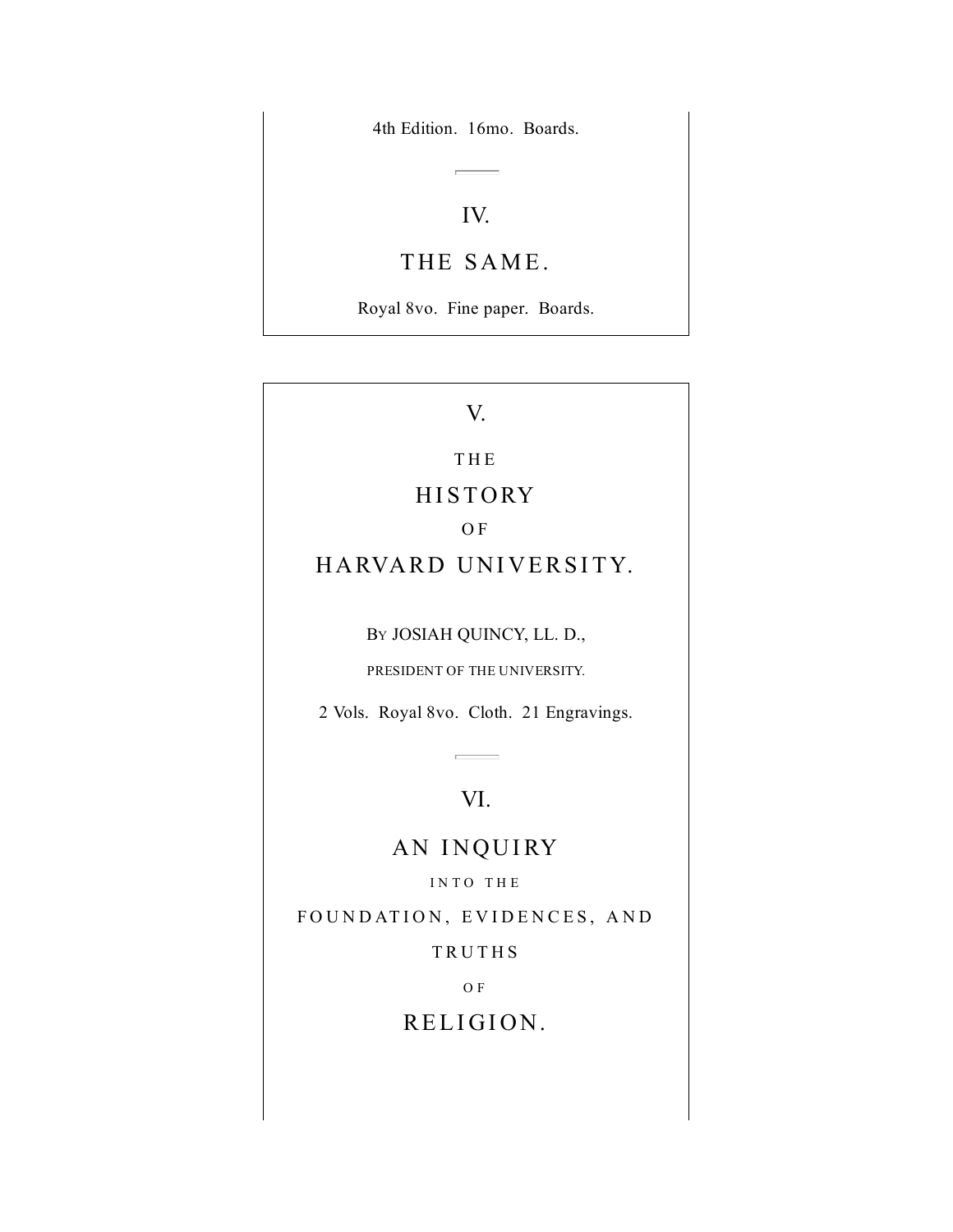BY HENRY WARE, D. D.,

LATE HOLLIS PROFESSOR OF DIVINITY IN HARVARD COLLEGE.

2 Vols. 12mo. Cloth.

VII.

## THE CLOUDS OF ARISTOPHANES.

WITH NOTES.

BY C. C. FELTON,

ELIOT PROFESSOR OF GREEK LITERATURE IN HARVARD UNIVERSITY.

12mo. Cloth.

### VIII.

PROF. LIEBIG'S REPORT ON ORGANIC CHEMISTRY.

PART I. AGRICULTURAL CHEMISTRY.

### **CHEMISTRY**

I N I T S

APPLICATION TO AGRICULTURE AND PHYSIOLOGY.

BY

JUSTUS LIEBIG, M.D., PH.D., F.R.S., M.R.I.A.,

PROFESSOR OF CHEMISTRY IN THE UNIVERSITY OF GIESSEN,

ETC.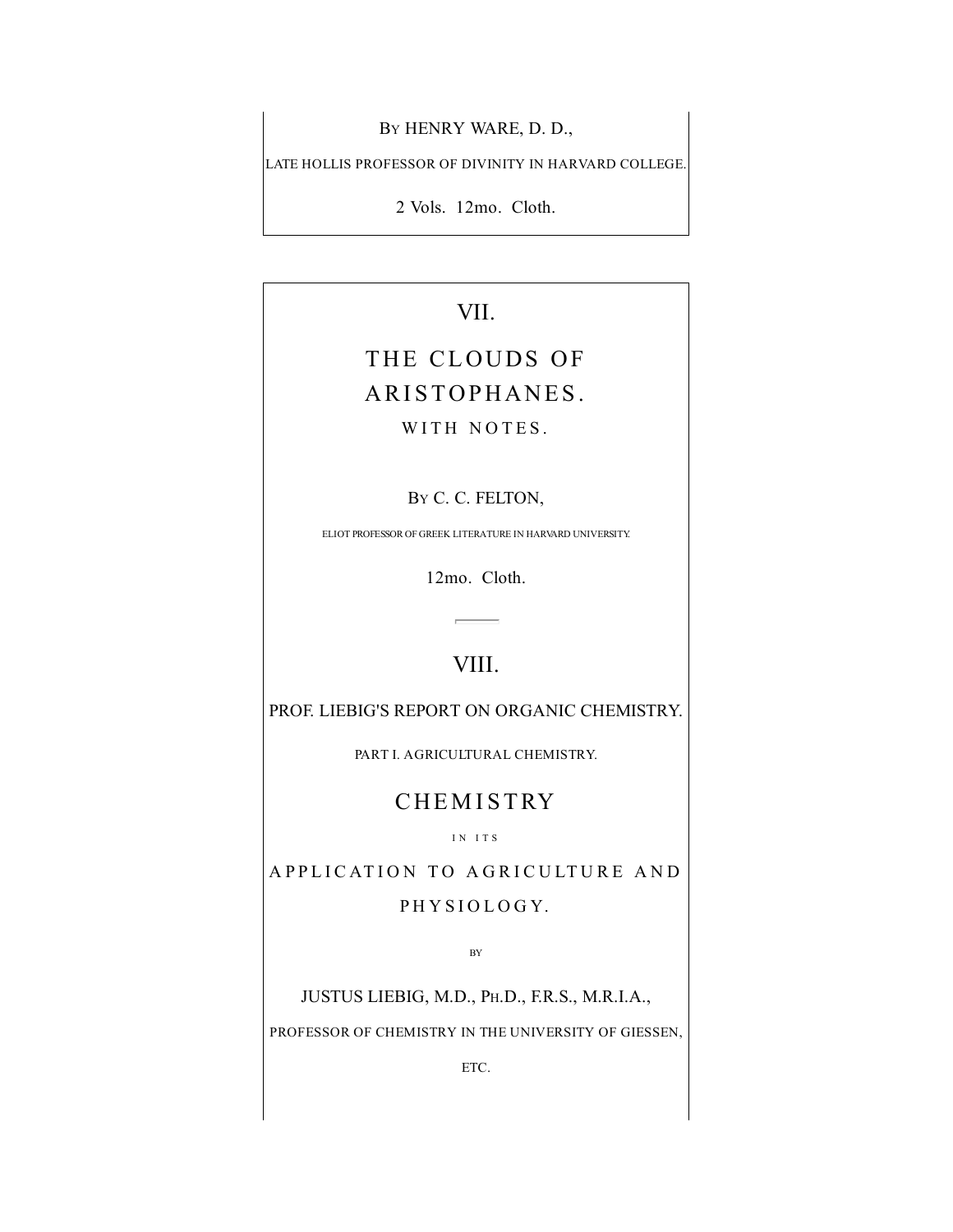EDITED FROM THE MANUSCRIPT OF THE AUTHOR,

BY LYON PLAYFAIR, PH.D.

WITH VERY NUMEROUS ADDITIONS, AND A NEW CHAPTER ON

SOILS.

THIRD AMERICAN, FROM THE SECOND ENGLISH EDITION,

WITH NOTES AND APPENDIX,

BY JOHN W. WEBSTER, M.D.,

ERVING PROFESSOR OF CHEMISTRY IN HARVARD

UNIVERSITY.

12mo. Cloth.

#### IX.

#### PART II. ANIMAL CHEMISTRY.

#### ANIMAL CHEMISTRY,

OR ORGANIC CHEMISTRY IN ITS

APPLICATION TO PHYSIOLOGY AND PATHOLOGY.

BY

JUSTUS LIEBIG, M.D., PH.D., F.R.S, M.R.I.A.,

PROFESSOR OF CHEMISTRY IN THE UNIVERSITY OF GIESSEN,

ETC.

EDITED FROM THE AUTHOR'S MANUSCRIPT,

BY WILLIAM GREGORY, M.D., F.R.S.E., M.R.I.A.,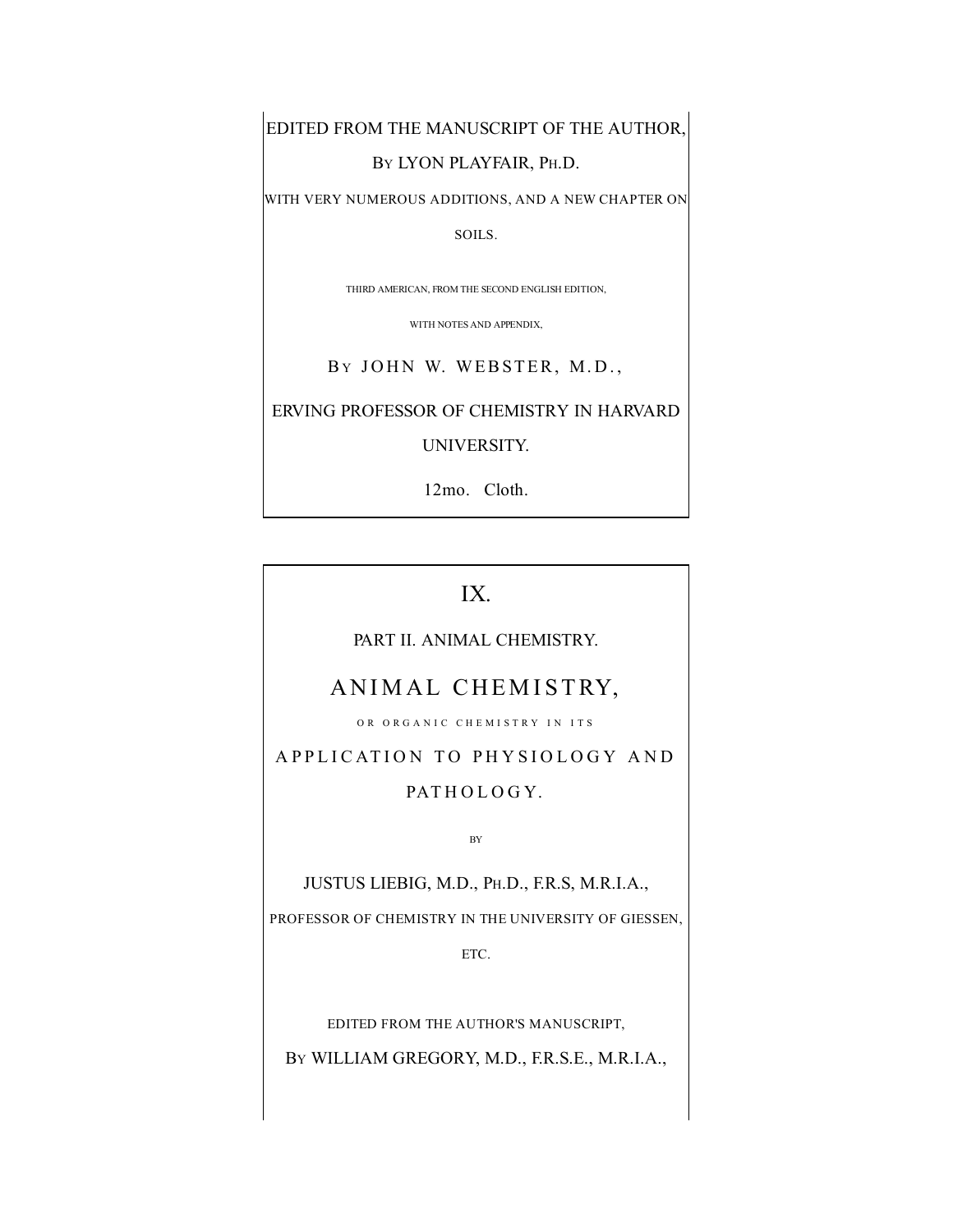PROFESSOR OF MEDICINE AND CHEMISTRY IN THE

UNIVERSITY AND KING'S COLLEGE, ABERDEEN.

WITH ADDITIONS, NOTES, AND CORRECTIONS,

BY DR. GREGORY,

AND OTHERS

BY JOHN W. WEBSTER, M.D.,

ERVING PROFESSOR OF CHEMISTRY IN HARVARD

UNIVERSITY.

12mo. Cloth.

#### X.

#### A NARRATIVE OF VOYAGESL

A N D

COMMERCIAL ENTERPRISES.

BY RICHARD J. CLEVELAND.

2 Vols. 12mo. Cloth.

#### XI.

## LECTURES ON MODERN HISTORY,

F R O M

THE IRRUPTION OF THE NORTHERN

N AT I O N S

T O T H E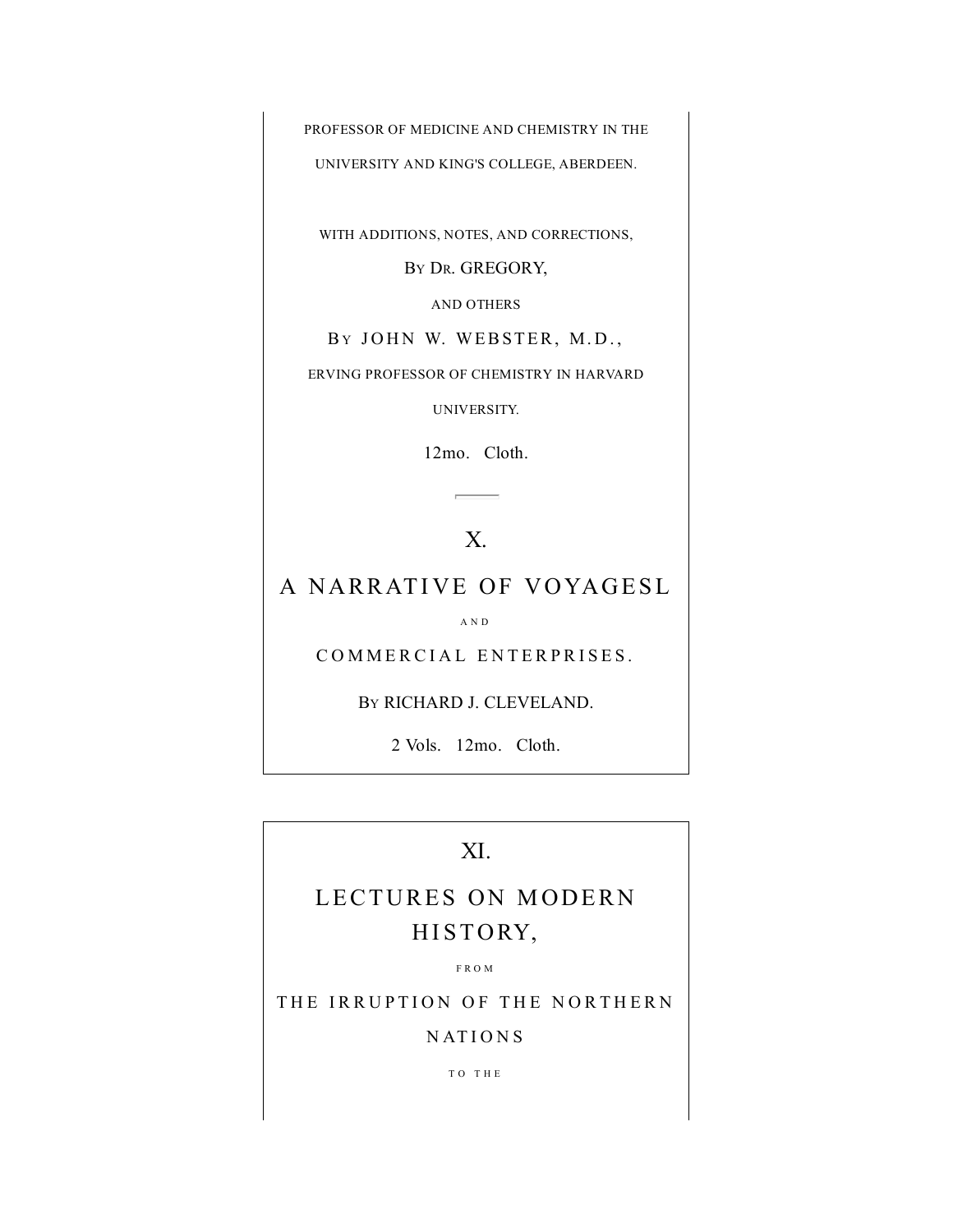## CLOSE OF THE AMERICAN REVOLUTION.

#### BY WILLIAM SMYTH,

PROFESSOR OF MODERN HISTORY IN THE UNIVERSITY OF

CAMBRIDGE.

FROM THE SECOND LONDON EDITION,

WITH A PREFACE, LIST OF BOOKS ON AMERICAN

HISTORY, &c.,

BY JARED SPARKS, LL. D.,

PROFESSOR OF ANCIENT AND MODERN HISTORY IN HARVARD

UNIVERSITY.

2 Vols. 8vo. Cloth.

 $\overline{a}$  $\overline{\phantom{0}}$ 

#### XII.

HENRY OF OFTERDINGEN:

A ROMANCE.

FROM THE GERMAN OF

NOVALIS (FRIEDRICH VON HARDENBERG).

12mo. Cloth.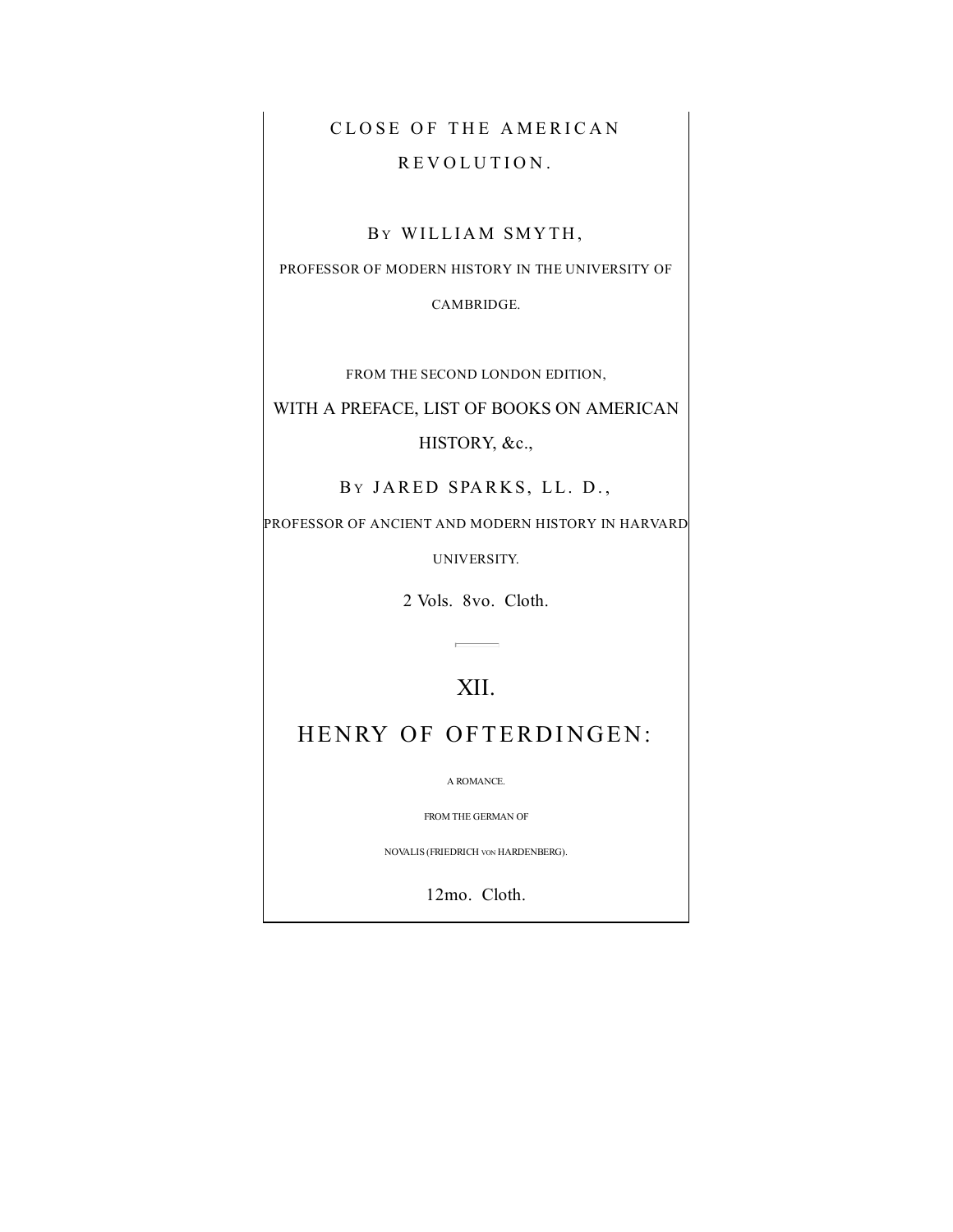## WORKS IN PRESS.

I.

## A TREATISE ON MINERALOGY,

#### ON THE BASIS OF THOMSON'S OUTLINES,

#### WITH NUMEROUS ADDITIONS;

#### COMPRISING

THE DESCRIPTION OF ALL THE NEW AMERICAN AND FOREIGN MINERALS, THEIR LOCALITIES,

&c.

DESIGNED AS A TEXT-BOOK FOR STUDENTS, TRAVELLERS, AND PERSONS ATTENDING

LECTURES ON THE SCIENCE.

#### BY JOHN W. WEBSTER, M.D.,

ERVING PROFESSOR OF CHEMISTRY AND MINERALOGY IN

HARVARD UNIVERSITY.

8vo.

#### II.

#### THE EVIDENCES

OF THE

GENUINENESS OF THE GOSPELS.